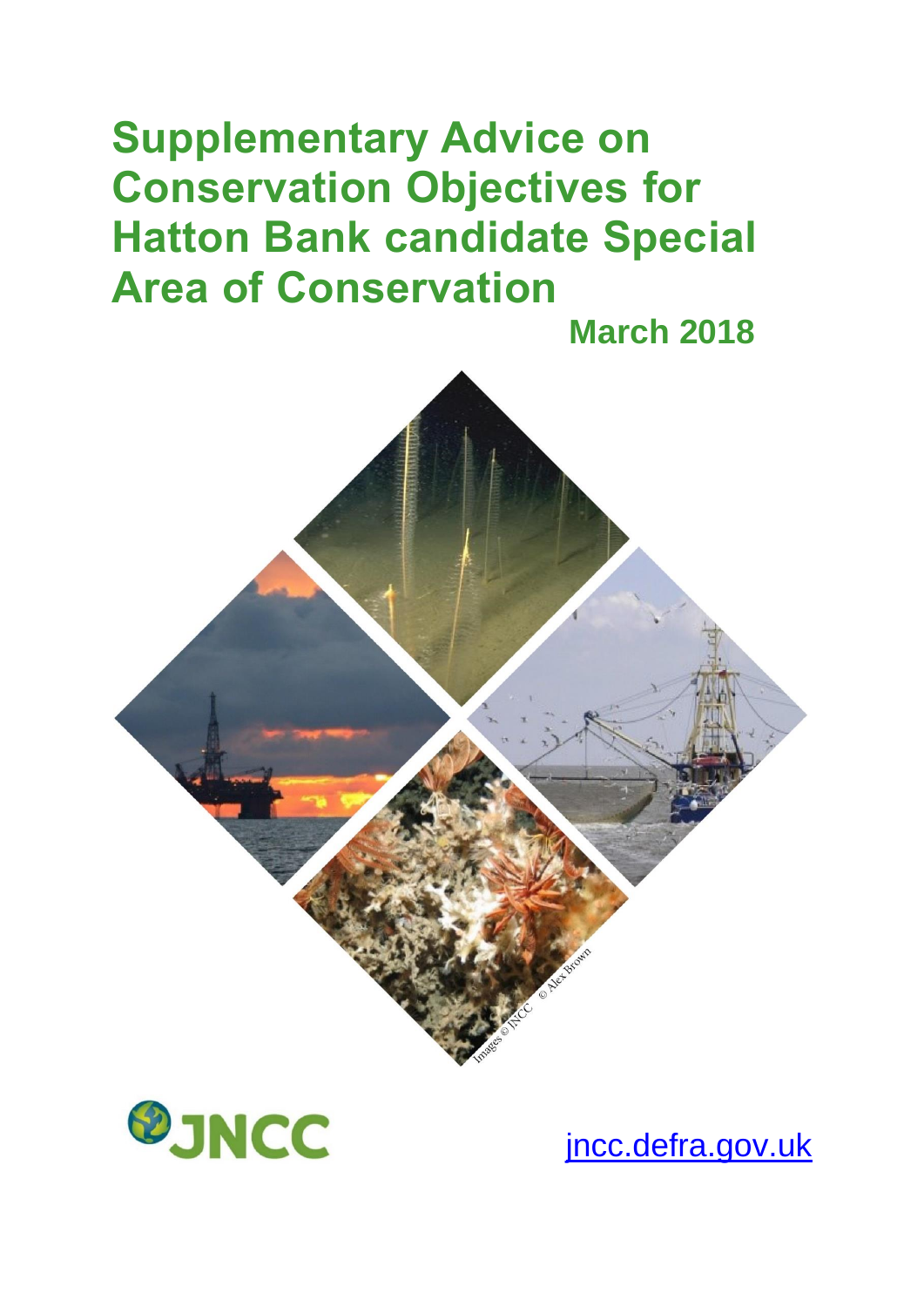# **Contents**

<span id="page-1-0"></span>

| Table 1: Supplementary advice on the conservation objectives for Annex I Reefs-            |  |
|--------------------------------------------------------------------------------------------|--|
|                                                                                            |  |
| Extent and distribution of the Annex I Reefs- stony and bedrock reef within the site  7    |  |
|                                                                                            |  |
|                                                                                            |  |
|                                                                                            |  |
|                                                                                            |  |
|                                                                                            |  |
|                                                                                            |  |
|                                                                                            |  |
|                                                                                            |  |
|                                                                                            |  |
|                                                                                            |  |
|                                                                                            |  |
| Table 2: Supplementary advice on the conservation objectives for Annex I Reefs-            |  |
|                                                                                            |  |
| Extent and distribution of the Annex I Reefs- Biogenic (cold-water coral reefs) within the |  |
|                                                                                            |  |
|                                                                                            |  |
|                                                                                            |  |
|                                                                                            |  |
|                                                                                            |  |
|                                                                                            |  |
|                                                                                            |  |
|                                                                                            |  |
|                                                                                            |  |
|                                                                                            |  |
|                                                                                            |  |
|                                                                                            |  |
|                                                                                            |  |
|                                                                                            |  |
|                                                                                            |  |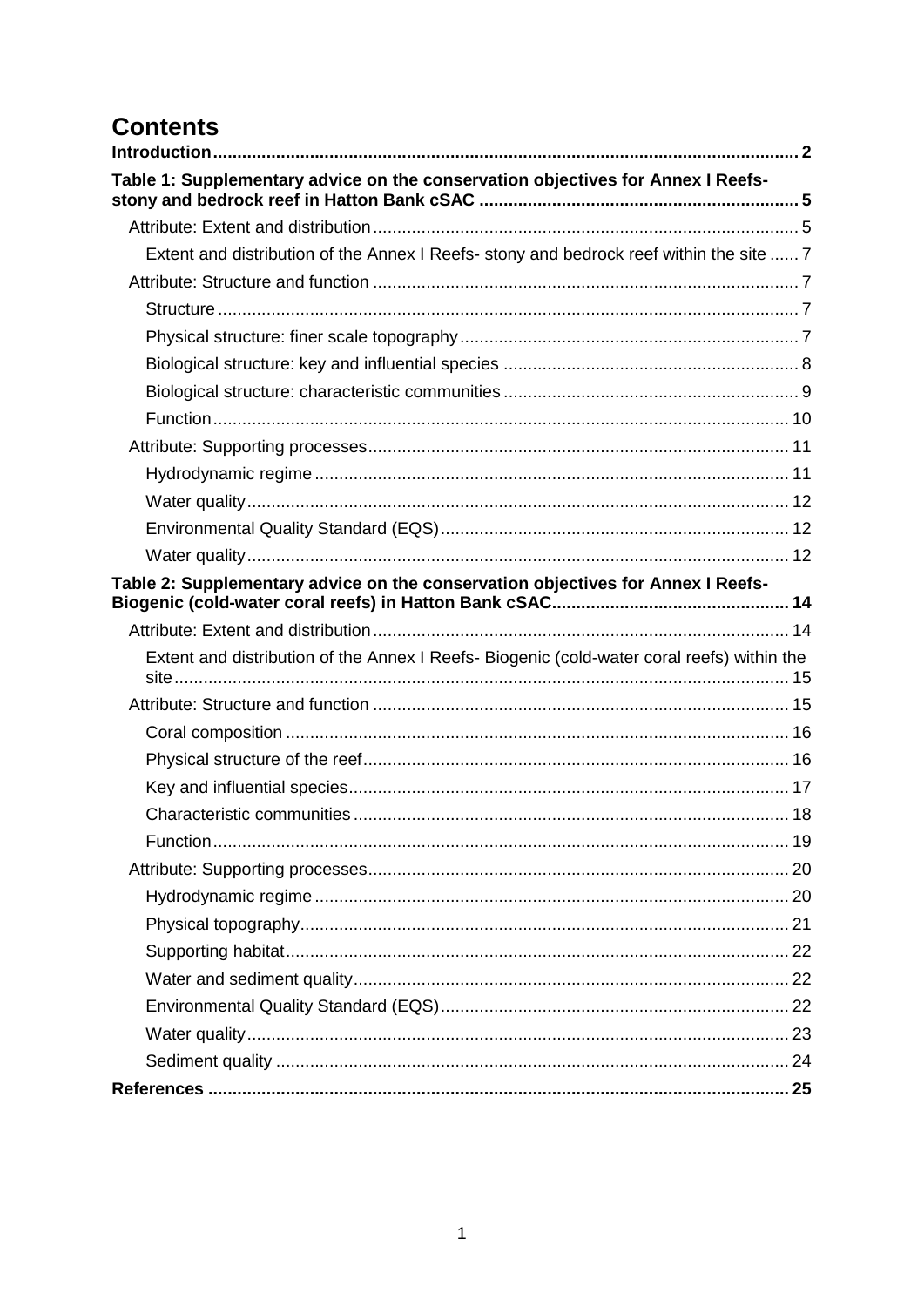# **Introduction What the conservation advice package includes**

The information provided in this document sets out JNCC's supplementary advice on the conservation objectives set for this site. This forms part of JNCC's formal conservation advice package for the site and must be read in conjunction with all parts of the package as listed below:

- [Background](http://jncc.defra.gov.uk/pdf/HattonBank_Background_V1.0.pdf) Document explaining where to find the advice package, JNCC's role in the provision of conservation advice, how the advice has been prepared, when to refer to it and how to apply it;
- [Conservation Objectives](http://jncc.defra.gov.uk/pdf/HattonBank_ConservationObjectives_V1.0.pdf) setting out the broad ecological aims for the site;
- [Statements](http://jncc.defra.gov.uk/pdf/HattonBank_ConservationStatements_V1.0.pdf) on:
	- o the site's qualifying feature condition;
	- o conservation benefits that the site can provide; and
	- $\circ$  conservation measures needed to support achievement of the conservation objectives set for the site.
- Supplementary Advice on Conservation Objectives (SACO) providing more detailed and site-specific information on the conservation objectives (this document); and
- [Advice on Operations](http://jncc.defra.gov.uk/docs/HattonBank_AdviceOnOperations_V1.0.xlsx) providing information on those human activities that, if taking place within or near the site, can impact it and present a risk to the achievement of the conservation objectives.

The most up-to-date conservation advice for this site can be downloaded from the conservation advice tab in the [Site Information Centre](http://jncc.defra.gov.uk/page-6535) (SIC) on JNCC's website.

The advice presented here describes the ecological characteristics or 'attributes' of the site's qualifying feature: Annex I Reefs specified in the site's conservation objectives. These attributes include extent and distribution, structure and function and supporting processes.

Figure 1 below illustrates the concept of how a feature's attributes are interlinked: with impacts on one potentially having knock-on effects on another e.g. the impairment of any of the supporting processes on which a feature relies can result in changes to its extent and distribution and structure and function.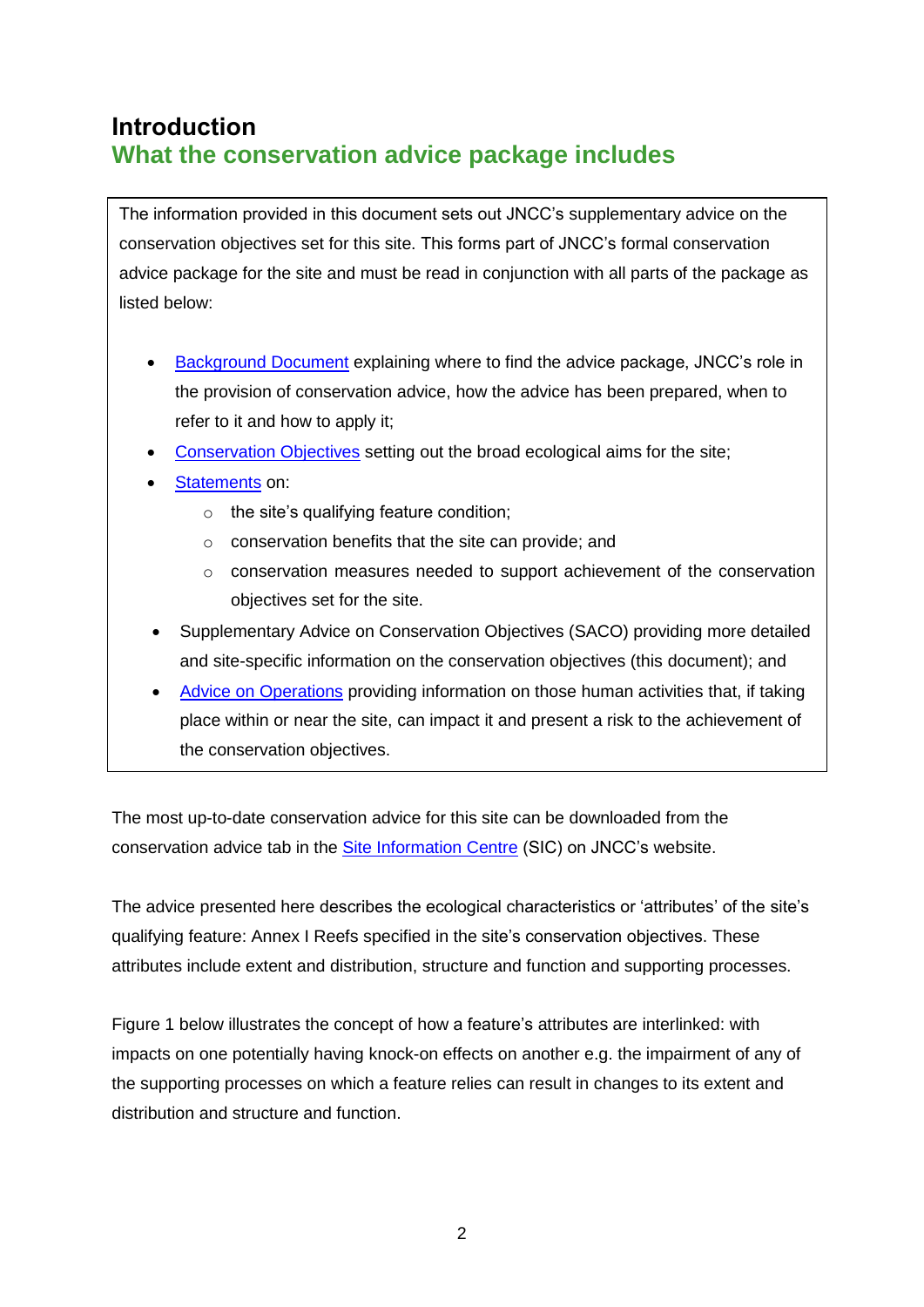Collectively, the attributes set out in the following tables describe the desired ecological condition (favourable) for the site's feature. The condition of the feature contributes to its favourable conservation status more widely, as well as the site's integrity. All attributes listed in the following tables must be taken into consideration when assessing impacts from an activity.



**Figure 1. Conceptual diagram showing how feature attributes are interlinked, describe favourable condition and contribute to site integrity and wider favourable conservation status.**

The attributes description for Annex I Reefs are provided in the explanatory notes of [Table 1](#page-5-0) (stony and bedrock reef) and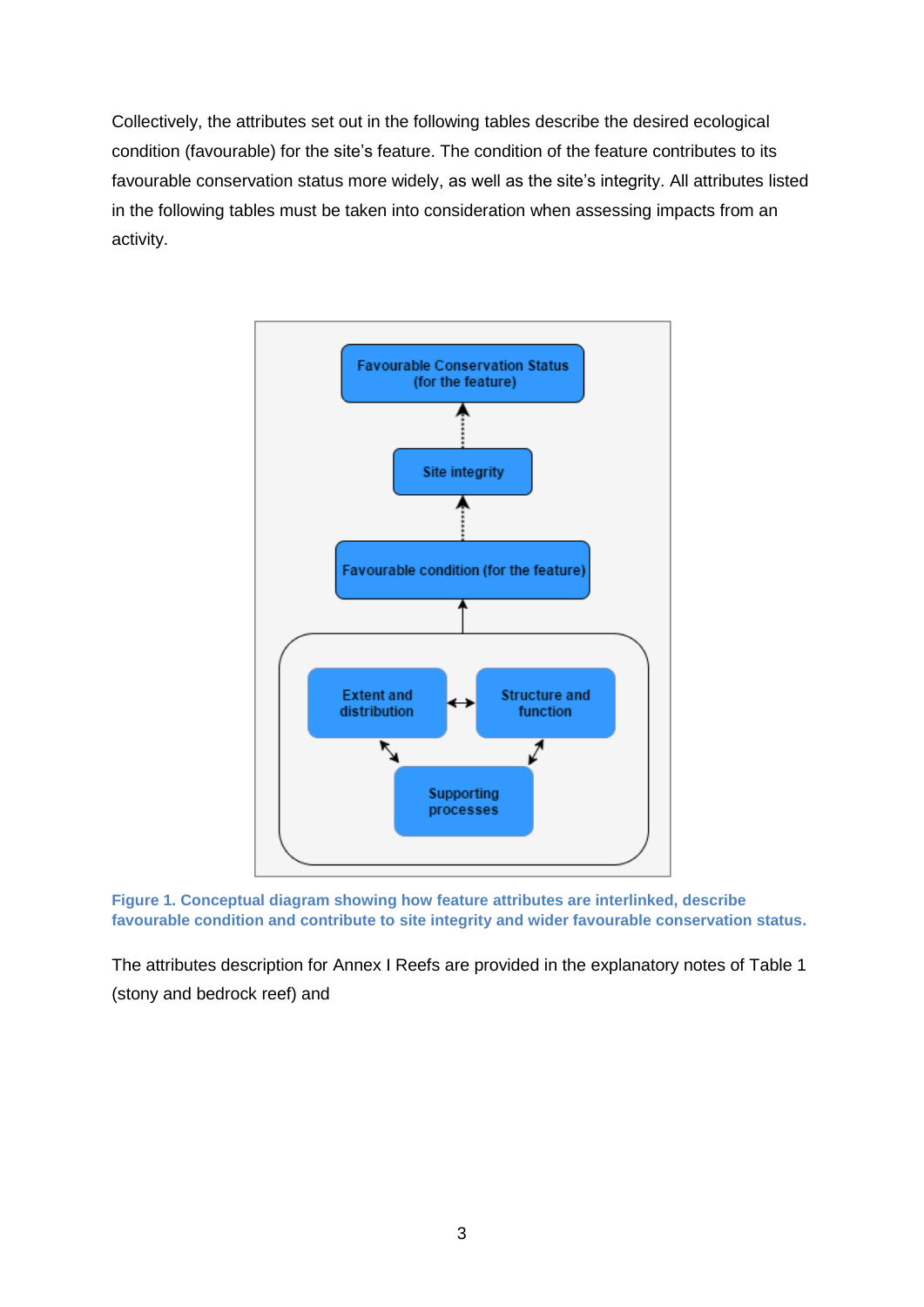[Table 2](#page-13-0) (biogenic (cold-water coral reefs)) below. The Annex I Reefs subtypes are presented in separate tables due to differences of sensitivity to various pressures / activities.

Please note our current understanding of whether the available evidence indicates that each attribute needs to be restored or maintained is not provided. Links to available evidence for the site are provided in the Table below. If you require further site-specific information on the attributes listed for the site's feature please contact JNCC at [OffshoreMPAs@jncc.gov.uk.](mailto:OffshoreMPAs@jncc.gov.uk)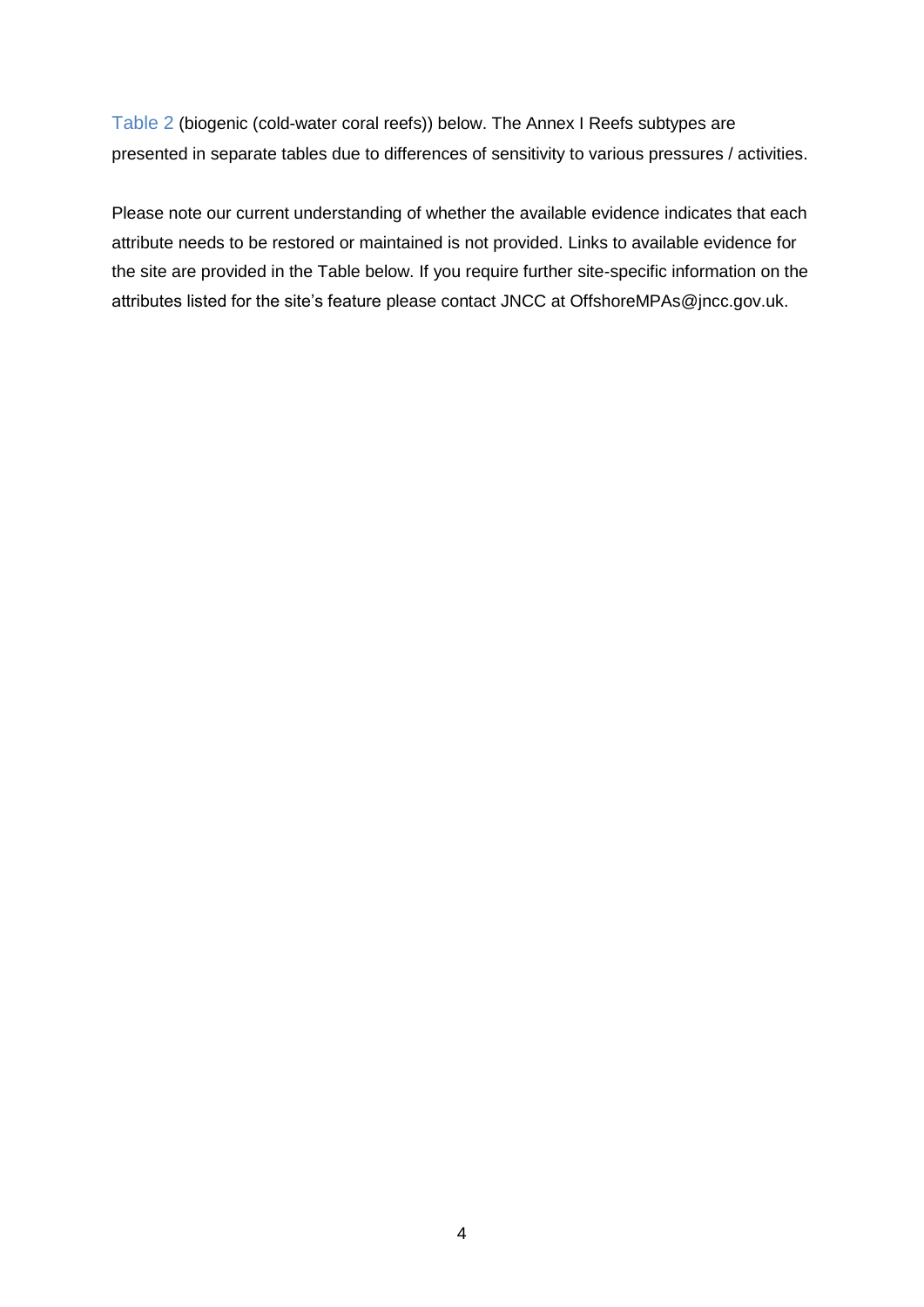## <span id="page-5-2"></span>**Table 1: Supplementary advice on the conservation objectives for Annex I Reefs- stony and bedrock reef in Hatton Bank cSAC**

# **Attribute: Extent and distribution**

#### **Objective:**

An objective has not been set for this attribute. Links to available evidence are provided below. Please contact JNCC at [OffshoreMPAs@jncc.gov.uk](mailto:OffshoreMPAs@jncc.gov.uk) for further site-specific information on this attribute.

# **Explanatory notes**

Extent refers to the total area in the site occupied by the qualifying feature and must include consideration of its distribution, i.e. how it is spread out within the site. A reduction in extent has the potential to alter the biological and physical functioning of habitat types (Elliott *et al.,*1998). The distribution of a habitat influences the component communities present, and can contribute to the health and resilience of the feature (JNCC, 2004a). The extent within the site must be conserved to the full known distribution.

Rock habitats are defined by:

- *composition* (particle size);
- <span id="page-5-0"></span>• *energy level;* and
- *biological assemblages* see [JNCC's Marine Habitats Correlation Table](http://jncc.defra.gov.uk/page-6767) for more detail about the range of biological communities (biotopes) that characterise rock habitats in the UK marine environment.

<span id="page-5-1"></span>A significant change in either of these criteria within an MPA could indicate a change in the distribution and extent of rock habitats within a site. The extent of rock is unlikely to change over time, unless as a result of human activity, though habitat boundaries may become indistinct if rock is covered by a thin layer of sediment (JNCC, 2004a). Reduction in extent has the potential to affect the functional roles of the biological communities associated with the habitat (Elliott *et al.,* 1998; Tillin and Tyler-Walters, 2014). Maintaining or restoring extent is therefore critical to maintaining or restoring the conservation status of rock habitats. There is no recovery potential if the physical structure of the rock feature is diminished or removed.

Hard compact substrata refers to rocks (including soft rock, e.g. chalk), boulders and cobbles. Such hard substrata that are covered by a thin and mobile veneer of sediment are classed as rock habitat if the associated biota is dependent on the hard substratum rather than the overlying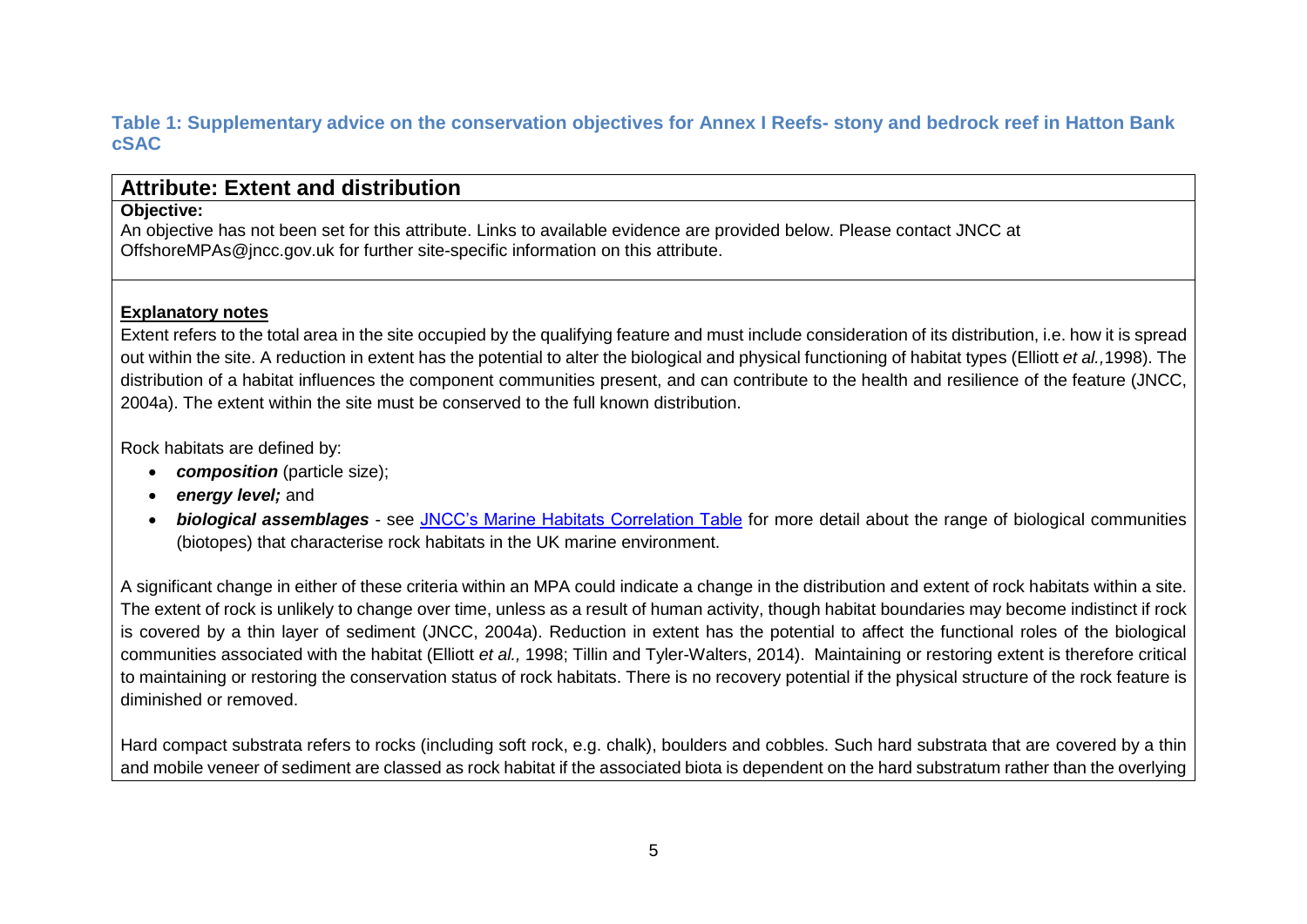sediment. A variety of subtidal topographic features are included in this habitat such as: vertical rock walls, horizontal ledges, overhangs, pinnacles, gullies, ridges, sloping or flat bed rock, broken rock and boulder and cobble fields (EC Instruction Manual, 2013).

The biological community composition found on rock habitats vary enormously and are influenced by factors such as wave action, strength of the tidal stream, water clarity, the degree of scouring/erosion, and the shape of the rock formations themselves (Sebens 1991; Barry and Dayton, 2001).

A general description of the different types of rock habitats found in the UK offshore marine environment of relevance to this MPA designation type is provided below:

- *Bedrock reef* occurs where the bedrock which underlies surface sediments on the seafloor arises from the surrounding seabed, creating a habitat that is colonised by many different marine animals and plants. Bedrock is consolidated rock, and can be composed of most rock types (granite, limestone, sandstone etc.).
- *Stony reef* 10% or more of the seabed substratum should be composed of particles greater than 64 mm across, i.e. cobbles and boulders. The remaining supporting 'matrix' could be of smaller sized material. The reef may be consistent in its coverage or it may form patches with intervening areas of finer sediment. Epifaunal species dominate biological cover. Stony reef should be topographically distinct from the surrounding sea floor with a minimum area of 25 m<sup>2</sup> (this also applies to the total area of a patchy reef) (Irving, 2009). Areas of Iceberg plough-marks which meet the 'reefiness criteria' (Irving, 2009) can be considered as stony reef, accepting that whilst the cobble areas within the feature may be patchy, the entire plough-mark itself is regarded feature.

There is a strong relationship between Annex I Reefs and broad-scale habitats, which is shown in [JNCC's Marine Habitats Correlation Table.](http://jncc.defra.gov.uk/page-6767) Both Annex I bedrock and stony reef can comprise of High, Moderate and Low energy circalittoral rock. Therefore, these features have been grouped together in this supplementary advice as they exert similar characteristics and sensitivities to certain pressures. Collectively these will subsequently be referred to as 'rock' features. Annex I Reefs of biogenic origin are covered in separate Supplementary Advice on Conservation Objective (see

[Table 2](#page-13-1)).

-----------------------------------------------------------------------------------------------------------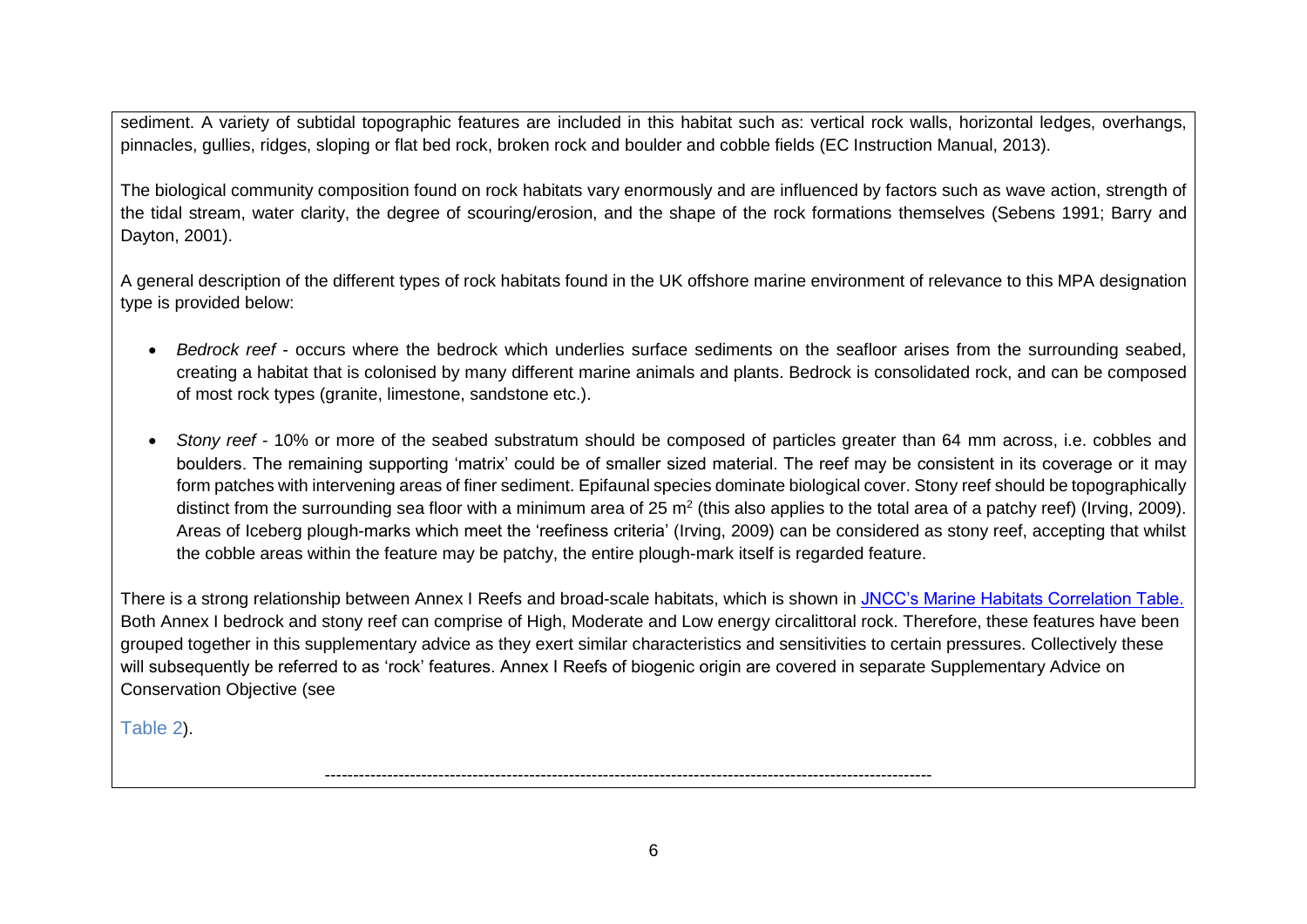#### **Extent and distribution of the Annex I Reefs- stony and bedrock reef within the site**

Hatton Bank cSAC contains a series of bedrock, stony and biogenic reef – subtypes of Annex I Reefs. The extent and distribution of the bedrock and stony reef within the site are shown in the [site map](http://jncc.defra.gov.uk/default.aspx?page=5201&LAYERS=TwelveTS%2CUKCS%2CReef%2CSAC&zoom=6&Y=58.81524&X=-17.41987) (see

[Table 2](#page-13-2) for details on the extent and distribution of biogenic reef). For further site-specific information please see the [Site Information Centre.](http://jncc.defra.gov.uk/page-6535)

For information on activities capable of affecting the protected features of the site, please see the Advice on Operations workbook for the site (hyperlink is provided in the box at the top of this document).

# **Attribute: Structure and function**

#### **Objective:**

An objective has not been set for this attribute. Links to available evidence are provided below. Please contact JNCC at [OffshoreMPAs@jncc.gov.uk](mailto:OffshoreMPAs@jncc.gov.uk) for further site-specific information on this attribute.

#### **Explanatory notes**

#### **Structure**

<span id="page-7-0"></span>Structure encompasses both the physical structure of a habitat type together with the biological structure. Physical structure refers to [finer](#page-7-4)  [scale topography](#page-7-4) such as the natural shape and surface complexity of the feature within the site. Physical structure can have a strong influence on the hydrodynamic regime at varying spatial scales in the marine environment as well as the presence and distribution of biological communities (Elliot *et al.,* 1998). This is particularly true of rock features which can be large-scale topographic features. The biological structure refers to the [key and influential species](#page-8-1) an[d characteristic communities](#page-9-1) present. Biological communities are important in not only characterising the rock feature but supporting the health of the feature i.e. its conservation status and the provision of ecosystem services by performing functional roles.

#### **Physical structure: finer scale topography**

<span id="page-7-4"></span><span id="page-7-3"></span><span id="page-7-2"></span><span id="page-7-1"></span>Rock topography can be characterised by elevation from the surrounding seabed. Sessile species such as sponges, bryozoans and algae communities can thrive in shallower sites as the physical rock habitat arising from the seafloor provides a suitable substratum for attachment. Mobile species such as crustaceans, echinoderms and fish use the complexity of the physical structure of the rock habitat for shelter and hunting. Surface complexity can be highly variable depending on factors such as rock type (i.e. hard or soft rock and the varying rugosity of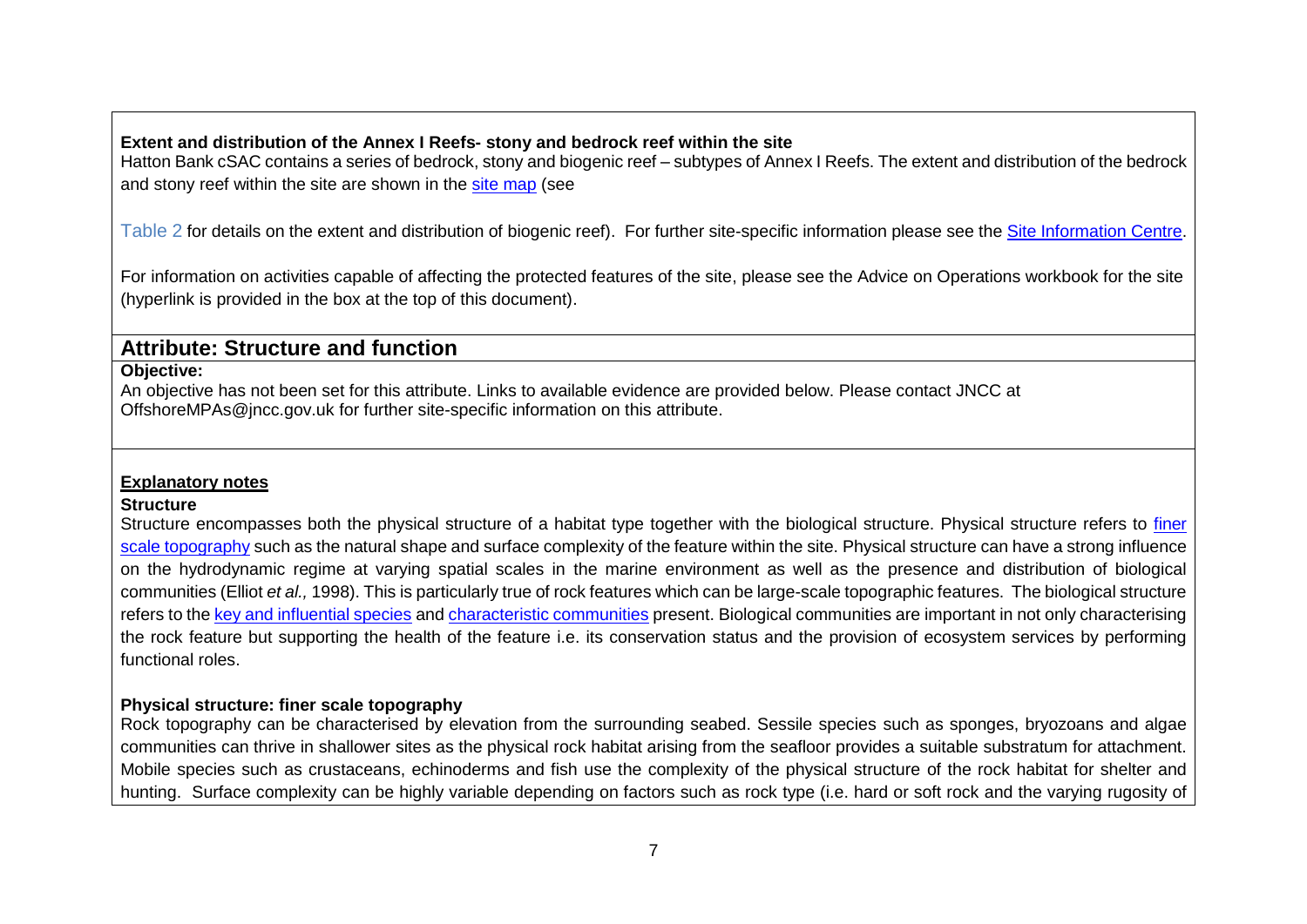substrate) and energy regime (i.e. erosion, stability of cobbles and boulders). Large immobile surfaces can develop very different communities to smaller rocks that may be frequently overturned (i.e. during storms) (Sebens, 1991). Structural complexity can be provided by topographic features such as pavements, overhangs, cliffs, fissures, cracks, and crevices. Both provide heterogeneity, and the complexity of habitat is known to strongly influence megafaunal diversity and community composition [\(Lacharité](http://www.sciencedirect.com/science/article/pii/S0967063716303685#!) and Metaxas, 2017; Loke *et al.,* 2015; Loke and Todd*,* 2016), allowing for niche specialisation (Sebens, 1991). Substratum space is an essential resource for sedentary organisms, and its availability is one of the most important population controlling factors amongst sedentary organisms (Barnes and Hughes, 1982) found on rock habitats.

-----------------------------------------------------------------------------------------------------------

<span id="page-8-1"></span>**Biological structure: key and influential species**

Key species form a part of the habitat structure or help to define a biotope. Influential species are those that have a core role in the structure and function of the habitat. For example, species that help to cycle nutrients and oxygen between seawater and the seabed supporting organisms that live within benthic and pelagic communities. Other key and influential species may include those which provide additional and elevated hard substrates for other species, known as 'secondary substratum' these may affect water flow and thus the transport of resources and propagules within the community (Sebens, 1991). Grazers, surface borers, predators or other species with a significant functional role linked to the habitat can also be influential species. Changes to the spatial distribution of communities across the feature could indicate changes to the overall feature (JNCC, 2004a). It is therefore important to conserve the key natural structural and influential species of the rock feature within the site to avoid diminishing biodiversity and ecosystem functioning within the habitat and to support its health (JNCC, 2004a; Hughes *et al.,* 2005).

The key and influential species typical of rock features will vary greatly depending on location, energy regime and depth, as well as fine-scale physical, chemical and biological processes such as competition, grazing, predation (Barry and Dayton, 1991). Rock habitats can be highly variable in terms of the communities that they support and often support a zonation of benthic species and communities. Biological cover is expected to be dominated by epifaunal species. Habitat structural composition and the local energy regime are those most likely to have the biggest influence on the expected biological structure. For example, energy levels have been found to influence the morphology and size of species such as the cup coral *Caryophyllia smithii* (Bell, 2002). Areas more sheltered from prevailing currents or wave action can support an abundance of attached bryozoans, hydroids and sea anemones.

<span id="page-8-0"></span>Recovery of the communities associated with rock habitats also depends on the life history traits of the species themselves (e.g. their growth rate, longevity) and interactions with other species including predators. The scale of the disturbance and action of remaining key and influential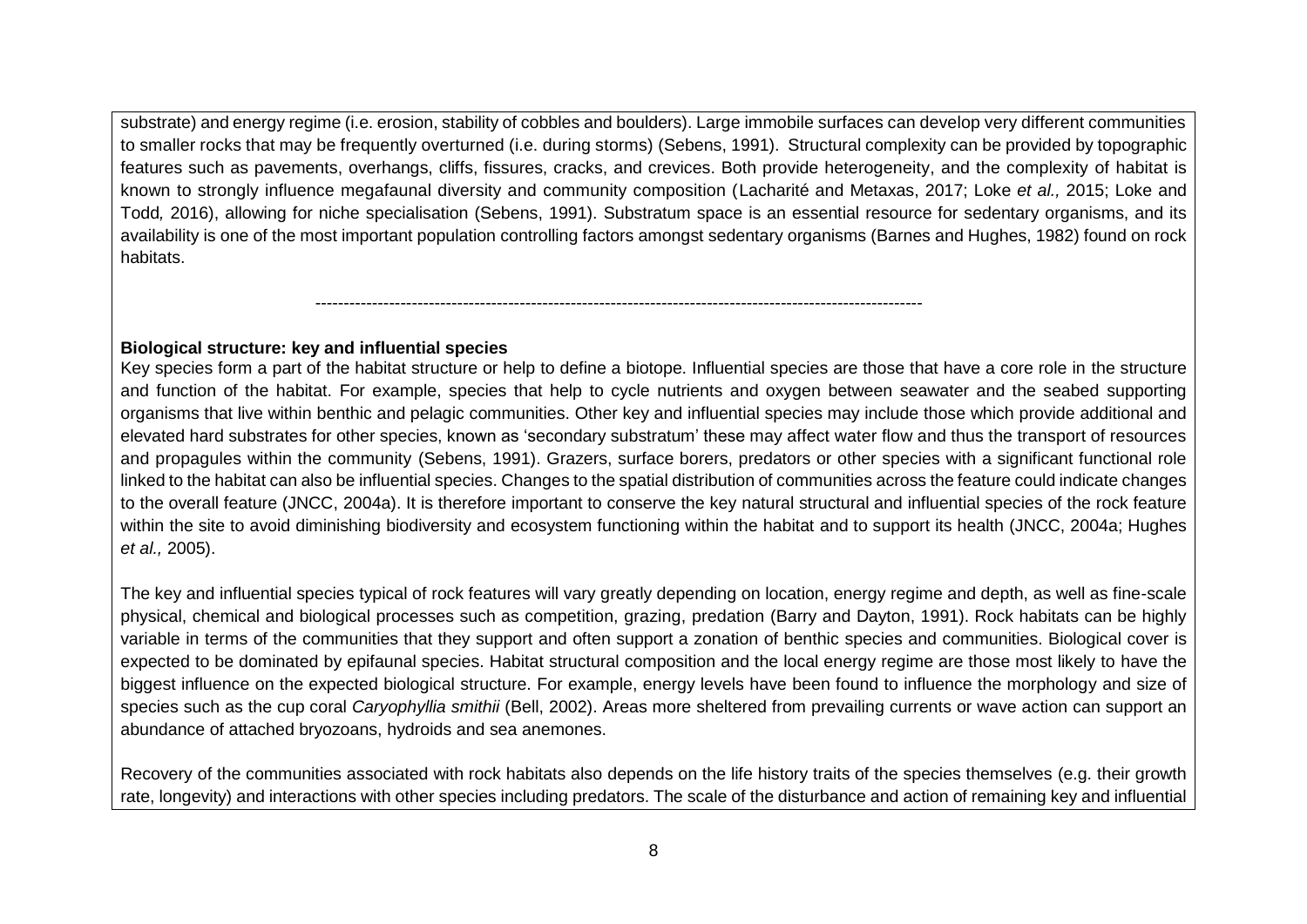species will also influence recovery. Furthermore, the environmental connectivity between populations or species patches, the suitability of the habitat (e.g. substrate type), depth, and water quality (Mazik *et al.,* 2015) will also influence the habitat recovery potential.

----------------------------------------------------------------------------------------------------------

#### <span id="page-9-1"></span>**Biological structure: characteristic communities**

The variety of communities present make up the habitat and reflect the habitat's overall character and conservation interest. Characteristic communities include, but are not limited to; i) representative communities, for example, those covering large areas, and ii) notable communities, for example, those that are nationally or locally rare or scarce such as those listed as OSPAR threatened or declining, or known to be particularly sensitive to anthropogenic activities.

The physical structure of substratum will influence the marine life that's likely to be present within a site. Structural and surface complexity, spaces between rocks, fissures and crevices are all examples of aspects that should be considered (Hiscock et al., 2006). The characteristic communities can be strongly influenced by the prevailing energy levels, with the strength of the tidal stream, turbidity of the waters and degree of scouring from sediments can all influence the communities present. Depending upon the energy regime present (high, moderate, low), a variety of encrusting species and those which attach to the rock can be expected, such as sponges, soft corals, crustose communities, polychaete, ascidians, hydroids and anemones. Other species present may include starfish, brittlestars, sea urchins, crabs, squat lobster, molluscs (such as Piddocks in cases of soft rock) and brachiopods.

<span id="page-9-0"></span>Changes to the spatial distribution of communities across the feature could indicate changes to the overall feature (JNCC, 2004a). For example, non-native species may become invasive and displace native organisms by preying on them or out-competing them for resources such as food, space or both. In some cases, this has led to the elimination of indigenous species from certain areas (JNCC, 2004b). It is therefore important to conserve the natural spatial distribution, composition, diversity and abundance of the main characterising biological communities of the rock within the site to avoid diminishing biodiversity and ecosystem functioning within the habitat and to support its health (JNCC, 2004a; Hughes *et al.,* 2005).

Similar to the biological structure of key and influential species, the recovery of characterising species is dependent on the influence of prevailing environmental conditions, life-history traits and interactions between species, with environmental connectivity between populations or species patches, the suitability of the habitat (e.g. substrate type), depth and water quality further influencing the recovery potential of habitats (Mazik *et al.,* 2015).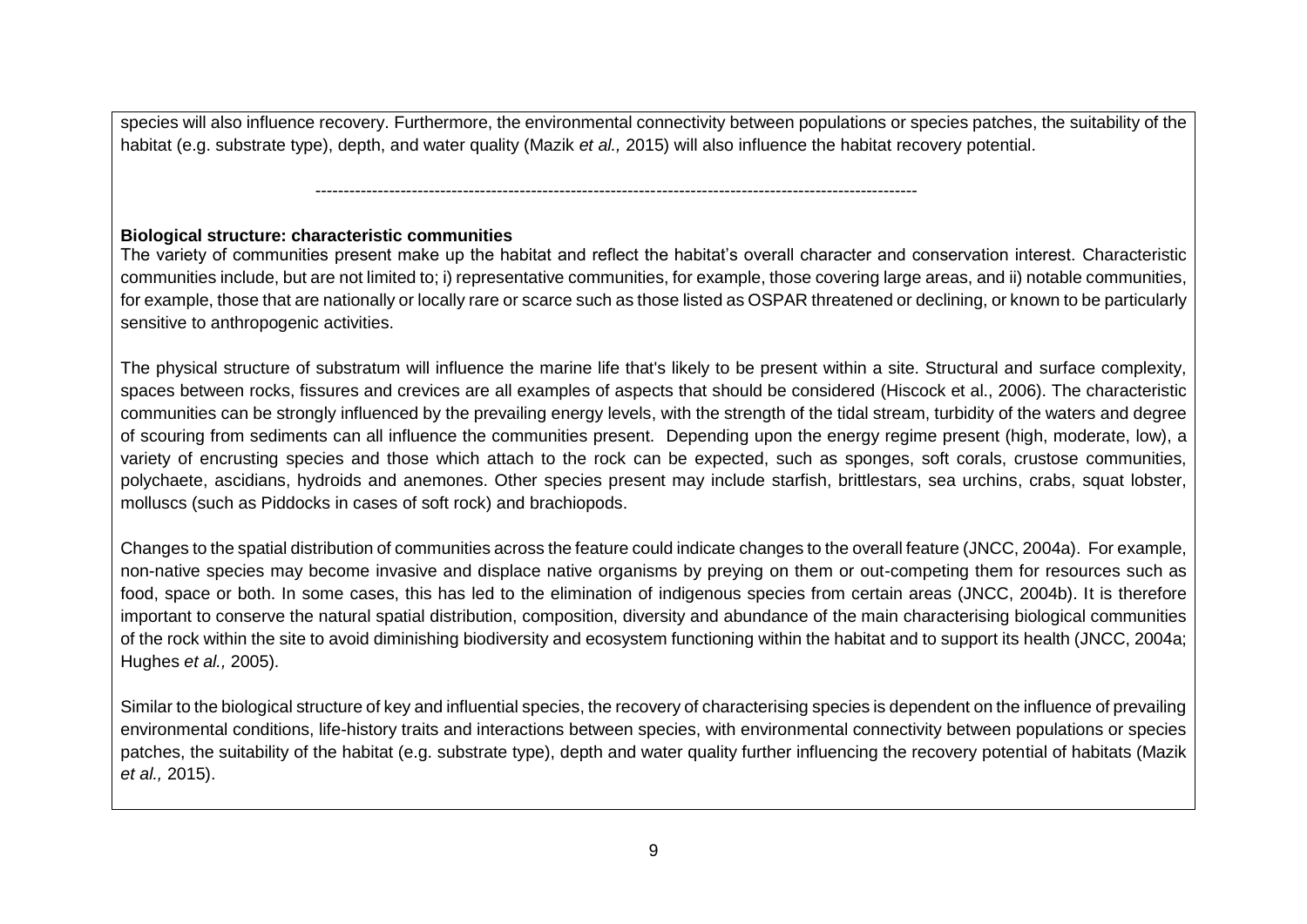#### **Function**

Functions are ecological processes that include sediment processing, secondary production, habitat modification, supply of recruits, bioengineering and biodeposition. These functions rely on the supporting natural processes and the growth and reproduction of those biological communities which characterise the habitat and provide a variety of functional roles within it (Norling *et al.,* 2007) i.e. [key and influential species](#page-8-1) and [characteristic communities](#page-9-1) .

----------------------------------------------------------------------------------------------------------

These functions can occur at a number of temporal and spatial scales and help to maintain the provision of ecosystem services locally and to the wider marine environment (ETC, 2011). Ecosystem services typically provided by rock features include:

• Nutrition: due to the level of primary and secondary productivity on or around rock habitat, a range of fish species use these areas as feeding and nursery grounds (Ellis, 2012), depending upon the biogeographic region.

There is no recovery potential if the physical structure of the rock feature is diminished or removed. The recovery of associated populations of individual species or communities depends on life history traits of species (e.g. their growth rate, longevity), and interactions with other species including predators. Furthermore, the environmental connectivity between populations or species patches, the suitability of the habitat (e.g. substrate type), depth, and water quality (Mazik *et al.,* 2015) will also influence the recovery potential of features.

<span id="page-10-0"></span>The natural range of rock communities within the site should be conserved to ensure functions they provide support the health of the feature and the provision of ecosystem services to the wider marine environment.

-----------------------------------------------------------------------------------------------------------

#### **Structure and function of the feature within the site**

For further site-specific information on the structure and function of the feature within the site, please see the [Site Information Centre.](http://jncc.defra.gov.uk/page-6535)

For information on activities capable of affecting the protected features of the site, please see the Advice on Operations workbook for the site (hyperlink is provided in the box at the top of this document).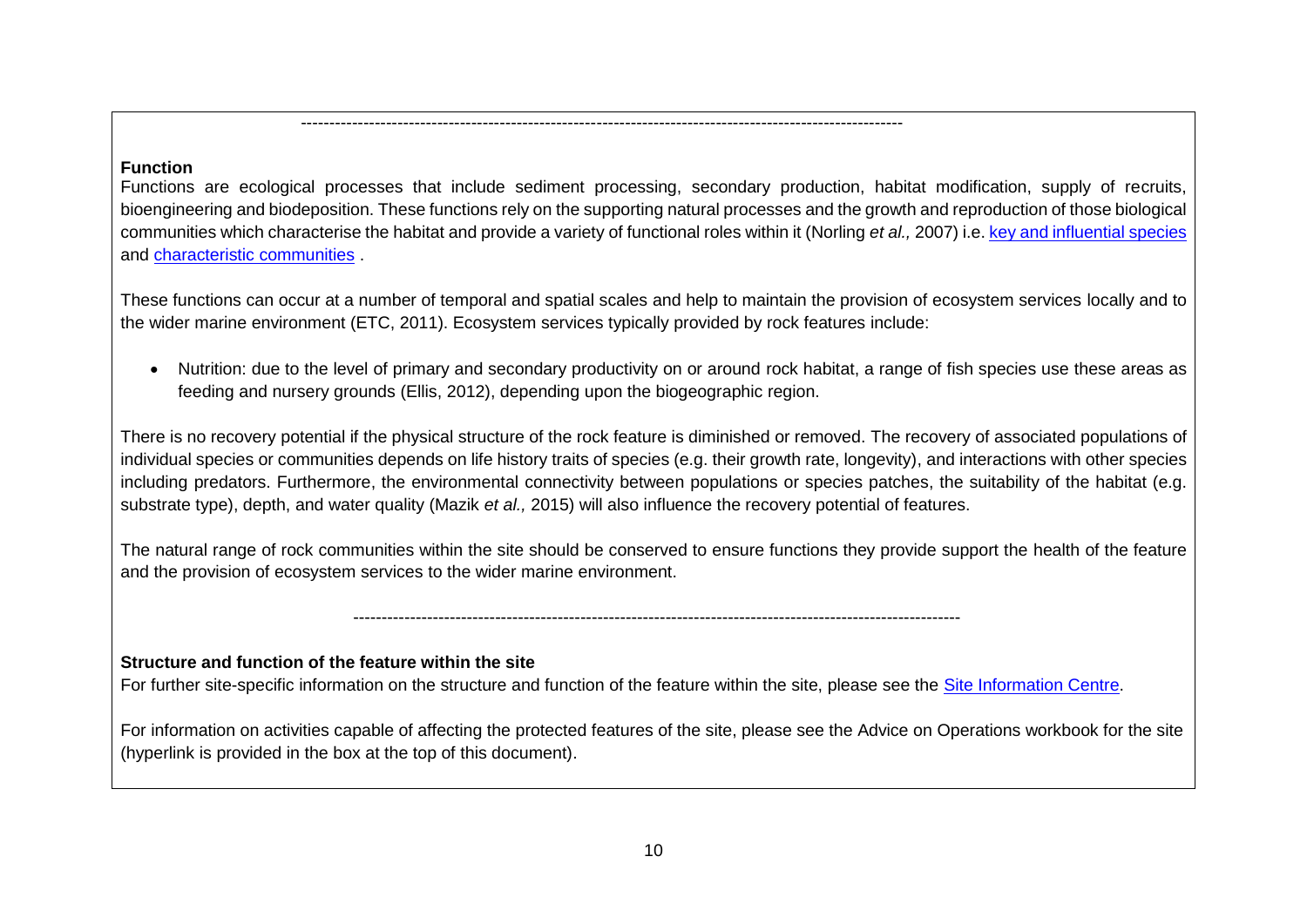# **Attribute: Supporting processes**

#### **Objective:**

An objective has not been set for this attribute. Links to available evidence are provided below. Please contact JNCC at [OffshoreMPAs@jncc.gov.uk](mailto:OffshoreMPAs@jncc.gov.uk) for further site-specific information on this attribute.

# **Explanatory notes**

Rocky habitats rely on a range of supporting natural processes to support the functions (ecological processes) and help any recovery from adverse impacts. For the site to fully deliver the conservation benefits set out in the statement on conservation benefits, the following natural supporting processes must remain largely unimpeded:

[Hydrodynamic regime](#page-11-2) [Water quality.](#page-12-3)

# <span id="page-11-2"></span>**Hydrodynamic regime**

<span id="page-11-0"></span>Hydrodynamic regime refers to the speed and direction of currents, seabed shear stress and wave exposure. These mechanisms circulate food resource and propagules, influence water properties by distributing dissolved oxygen, and facilitating gas exchange from the surface to the seabed (Chamberlain *et al.,* 2001; Biles *et al.,* 2003; Hiscock *et al.,* 2004; Dutertre *et al.,* 2012). Shape and surface complexity of rock features can be influenced by coarse as well as finer-scale oceanographic processes, supporting the formation of topographic bedforms. The hydrodynamic regime plays a critical role in the natural formation, size structure and erosion of rock feature.

The hydrodynamic regime can also influence the rate at which sediment is deposited, and this is known to influence the status of reef habitats and / or their associated communities. Sedimentation on reef habitats, though smothering, can influence community composition, alter species growth rates and potentially affect reproductive success, reducing larval recruitment.

<span id="page-11-1"></span>-----------------------------------------------------------------------------------------------------------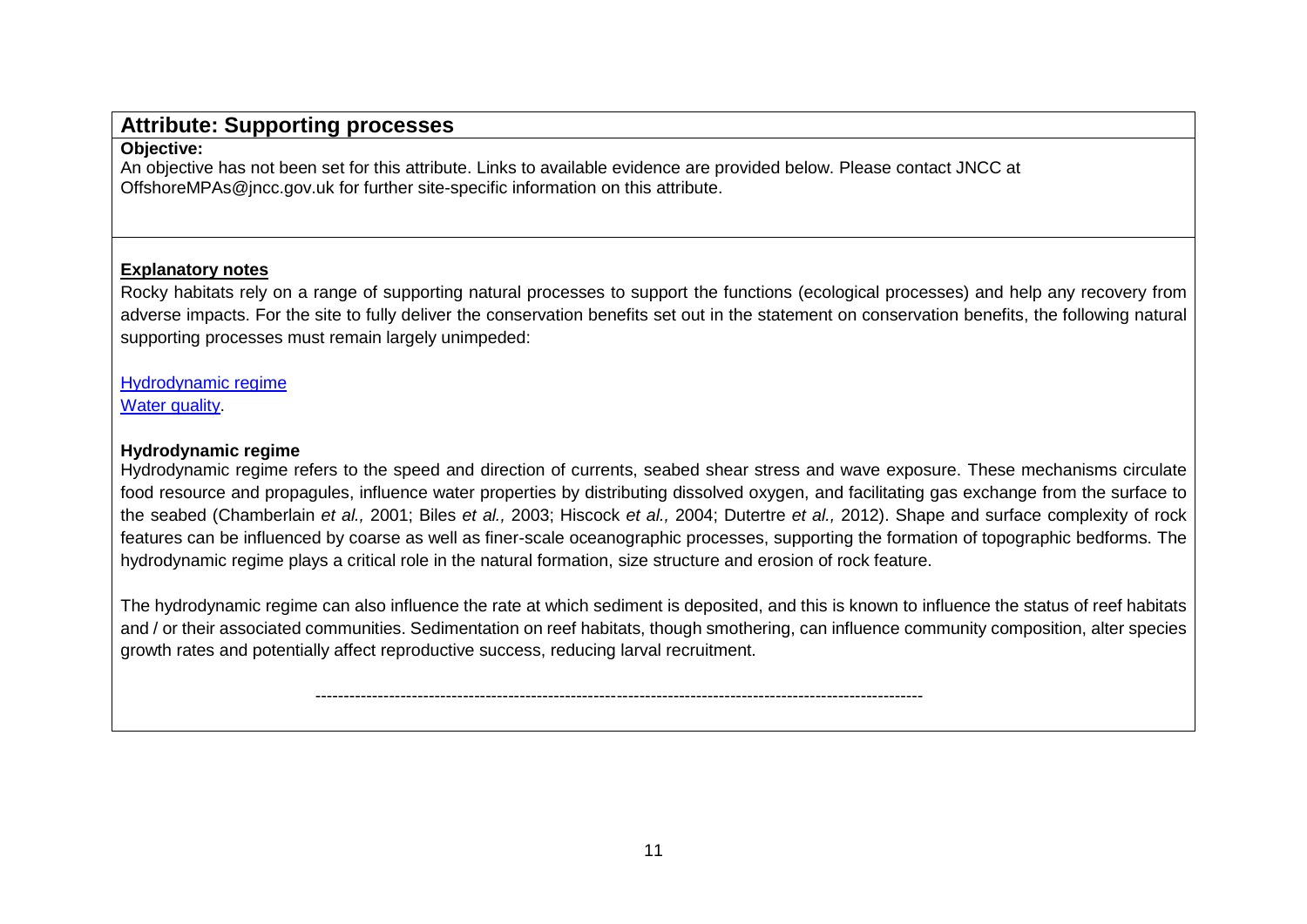#### <span id="page-12-3"></span>**Water quality**

Contaminants may also impact the ecology of a rock feature through a range of effects on different species within the habitat, depending on the nature of the contaminant (JNCC, 2004a; UKTAG, 2008; EA, 2014). It is important therefore to avoid changing the natural [Water quality](#page-12-4) properties of a site and, as a minimum, ensure compliance with existing Environmental Quality Standards (EQS) as set out below.

#### **Environmental Quality Standard (EQS)**

The targets listed below for water and sediment contaminants in the marine environment are based on existing targets within OSPAR or the Water Framework Directive (WFD) and require concentrations and effects to be kept within levels agreed in the existing legislation and international commitments. These targets are set out in [The UK Marine Strategy Part 1: The UK Initial Assessment,](https://www.gov.uk/government/uploads/system/uploads/attachment_data/file/69632/pb13860-marine-strategy-part1-20121220.pdf) 2012).

Aqueous contaminants must comply with water column annual average (AA) Environmental Quality Standards (EQSs) according to the amended Environmental Quality Standards Directive (EQSD) [\(2013/39/EU\)](http://eur-lex.europa.eu/LexUriServ/LexUriServ.do?uri=OJ:L:2013:226:0001:0017:EN:PDF), or levels equating to (High/Good) Status (according to Annex V of the Water Framework Directive (WFD) [\(2000/60/EC\)](http://eur-lex.europa.eu/legal-content/EN/TXT/?uri=CELEX:02000L0060-20141120), avoiding deterioration from existing levels.

Surface sediment contaminants (<1 cm from the surface) must fall below the OSPAR Environment Assessment Criteria (EAC) or Effects Range Low (ERL) threshold. For example, mean cadmium levels must be maintained below the ERL of 1.2 mg per kg. For further information, see Chapter 5 of the OSPAR Quality Status Report [\(OSPAR,](http://qsr2010.ospar.org/en/index.html) 2010c) and associated [QSR Assessments.](http://qsr2010.ospar.org/media/assessments/p00390_2009_CEMP_assessment_report.pdf)

<span id="page-12-0"></span>The following sources provide information regarding historic or existing contaminant levels in the marine environment:

- [Marine Environmental and Assessment National Database \(MERMAN\);](http://www.bodc.ac.uk/projects/uk/merman/project_overview/)
- The UK Benthos database available to download from the [Oil and Gas UK website;](http://oilandgasuk.co.uk/environment-resources.cfm)
- [Cefas Green Book;](https://www.cefas.co.uk/cefas-data-hub/publication-abstract/?id=7864)
- <span id="page-12-1"></span>• Strategic Environmental Assessment Contaminant Technical reports available to download from the British Geological Survey website: and
- [Charting Progress 1: The State of the UK Seas](http://webarchive.nationalarchives.gov.uk/20141203174606/http:/chartingprogress.defra.gov.uk/charting-progress2005) (2005) and [Charting Progress 2: The State of the UK Seas](http://webarchive.nationalarchives.gov.uk/20141203170558/http:/chartingprogress.defra.gov.uk/) (2014).

#### <span id="page-12-4"></span>**Water quality**

<span id="page-12-2"></span>The water quality properties that influence habitats include salinity, pH, temperature, suspended particulate concentration, nutrient concentrations and dissolved oxygen. They can act alone or in combination to affect habitats and their communities in different ways, depending on species-specific tolerances. In fully offshore habitats these parameters tend to be relatively more stable, particularly so for deeper waters,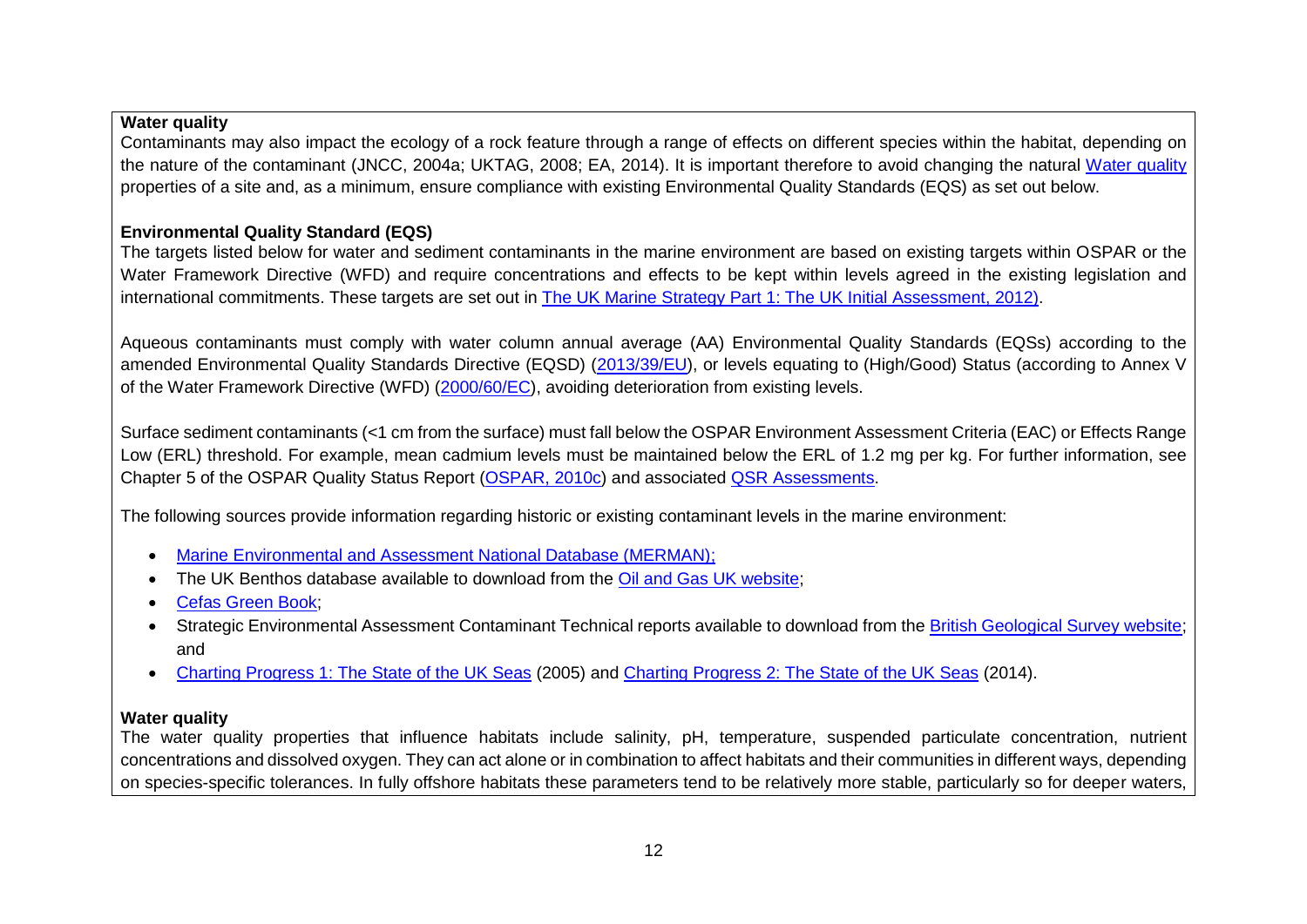although there may be some natural seasonal variation. Water quality properties can influence the abundance, distribution and composition of communities at relatively local scales. Changes in any of the water quality properties can impact habitats and the communities they support (Elliot *et al.,*1998; Little, 2000; Gray and Elliot, 2009). Changes in suspended sediment in the water column may have a range of biological effects on different species within the habitat; affecting the ability to feed or breathe. A prolonged increase in suspended particulates for instance can have a number of implications, such as affecting fish health, clogging filtering organs of suspension feeding animals and affecting seabed sedimentation rates (Elliot *et al.,*1998). Low dissolved oxygen can have sub-lethal and lethal impacts on fish and infaunal and epifaunal communities (Best *et al.,* 2007). Concentrations of contaminants in the water column must not exceed the EQS listed above.

#### **Supporting processes for the feature within the site**

For further site-specific information on the natural processes which support the feature within the site, please see the [Site Information Centre.](http://jncc.defra.gov.uk/page-6535)

<span id="page-13-2"></span><span id="page-13-1"></span><span id="page-13-0"></span>For information on activities capable of affecting the protected features of the site, please see Advice on Operations workbook for the site (hyperlink is provided in the box at the top of this document).

-----------------------------------------------------------------------------------------------------------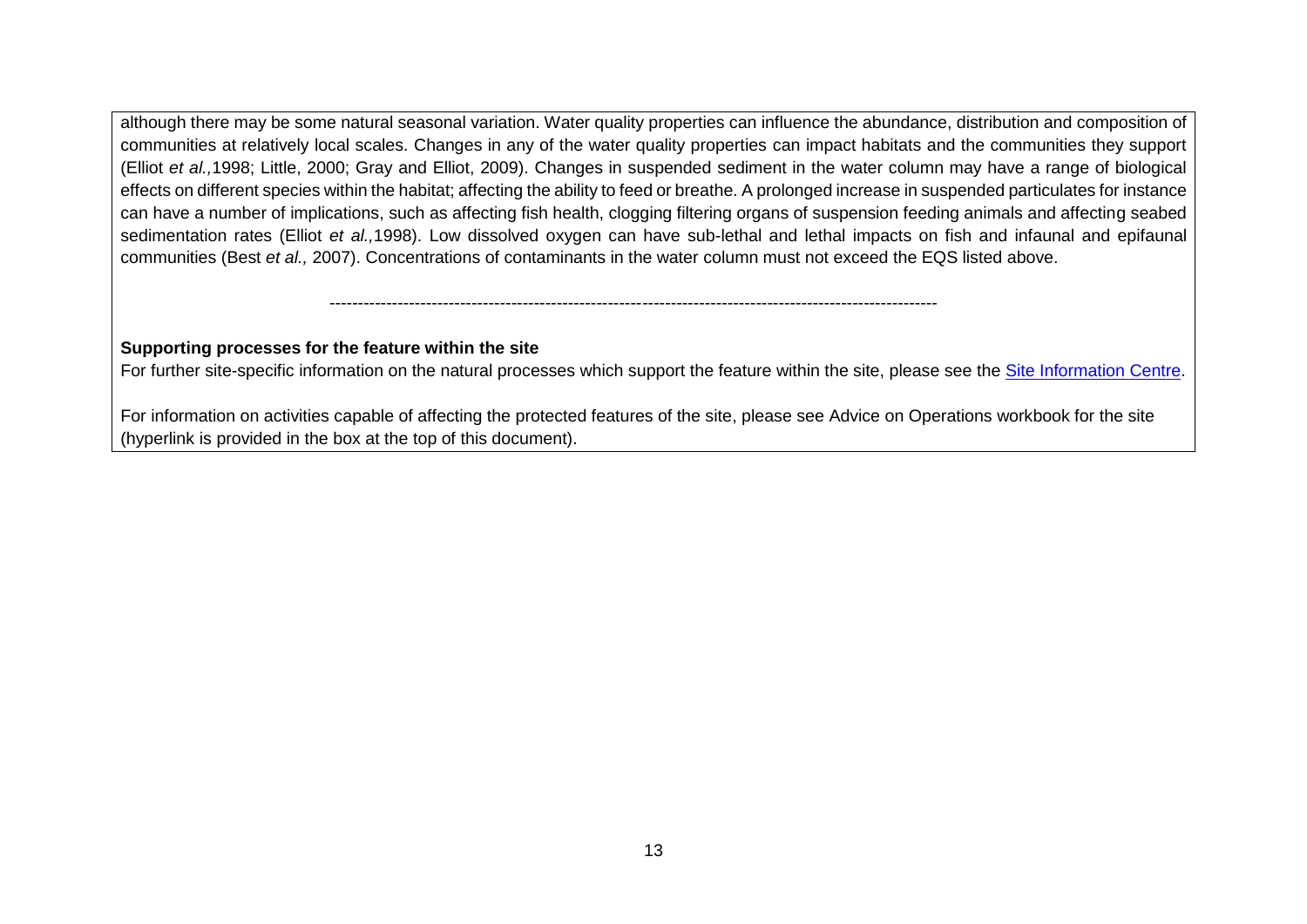#### **Table 2: Supplementary advice on the conservation objectives for Annex I Reefs- Biogenic (cold-water coral reefs) in Hatton Bank cSAC**

# **Attribute: Extent and distribution**

#### **Objective:**

An objective has not been set for this attribute. Links to available evidence are provided below. Please contact JNCC at [OffshoreMPAs@jncc.gov.uk](mailto:OffshoreMPAs@jncc.gov.uk) for further site-specific information on this attribute.

#### **Explanatory notes**

Extent refers to the total area in the site occupied by the biogenic habitat and must include consideration of its distribution, i.e. how it is spread out within the site. A reduction in extent has the potential to alter the biological and physical functioning of biogenic habitats. The distribution of a habitat influences the component communities present, and can contribute to the health and resilience of the feature (JNCC, 2004). It is important therefore to conserve the full known extent and distribution of the biogenic habitat within a site. The extent of coral habitats can vary naturally due to environmental conditions, and future increases in temperature and sea-water acidity could lead to a decline in coral extent (Jackson *et al.,* 2014). Thus, activities should not be permitted that are likely to reduce the distribution of the biogenic habitats.

<span id="page-14-1"></span><span id="page-14-0"></span>Annex I Reefs- Biogenic (cold-water coral reefs) are a biogenic habitat type created by dense aggregations of scleractinian corals. Scleractinian corals are hard reef- forming corals that create calcium carbonate skeletons. The corals may accumulate in places to create large, complex and three-dimensional habitat that provides a settlement point for benthic organisms. Cold-water coral reefs can develop in a range of marine landscapes and environments, such as seamounts or canyons, and different environmental conditions lead to different types of reef. These reefs can also be home to a diverse assemblage of fish utilising the range of niches occurring both above and within the reef structure (Söffker *et al*., 2011). Annex I Reefs- Biogenic (cold-water coral reefs) usually have a maximum length of 1000 m (Buhl-Mortensen *et al.,* 2010) and can be up to 20 m high (OSPAR, 2009a).

Growth rates of many corals are slow, but where they do persist, colonies can live for several thousands of years (Sun *et al.*, 2010; Carreiro-Silva *et al.*, 2013). Some reef-forming cold-water corals however have been recorded growing on average 1.4 cm per year (Sabatier *et al.,*  2012) and other deep-water corals can have growth rates exceeding 2 cm per year (Andrews *et al.,* 2002; Sherwood and Edinger, 2009*)*. Coral habitats completely damaged by physical pressures such as those associated with benthic trawling do not show signs of recovery a decade after such pressure has been removed (Hall-Spencer *et al.*, 2002; Althaus *et al.,* 2009; Williams *et al.,* 2010; Howell *et al.,* 2013; Buhl-Mortensen *et al.* 2013; Buhl-Mortensen*,* 2017). However, recovery has been observed in areas were some living coral remains after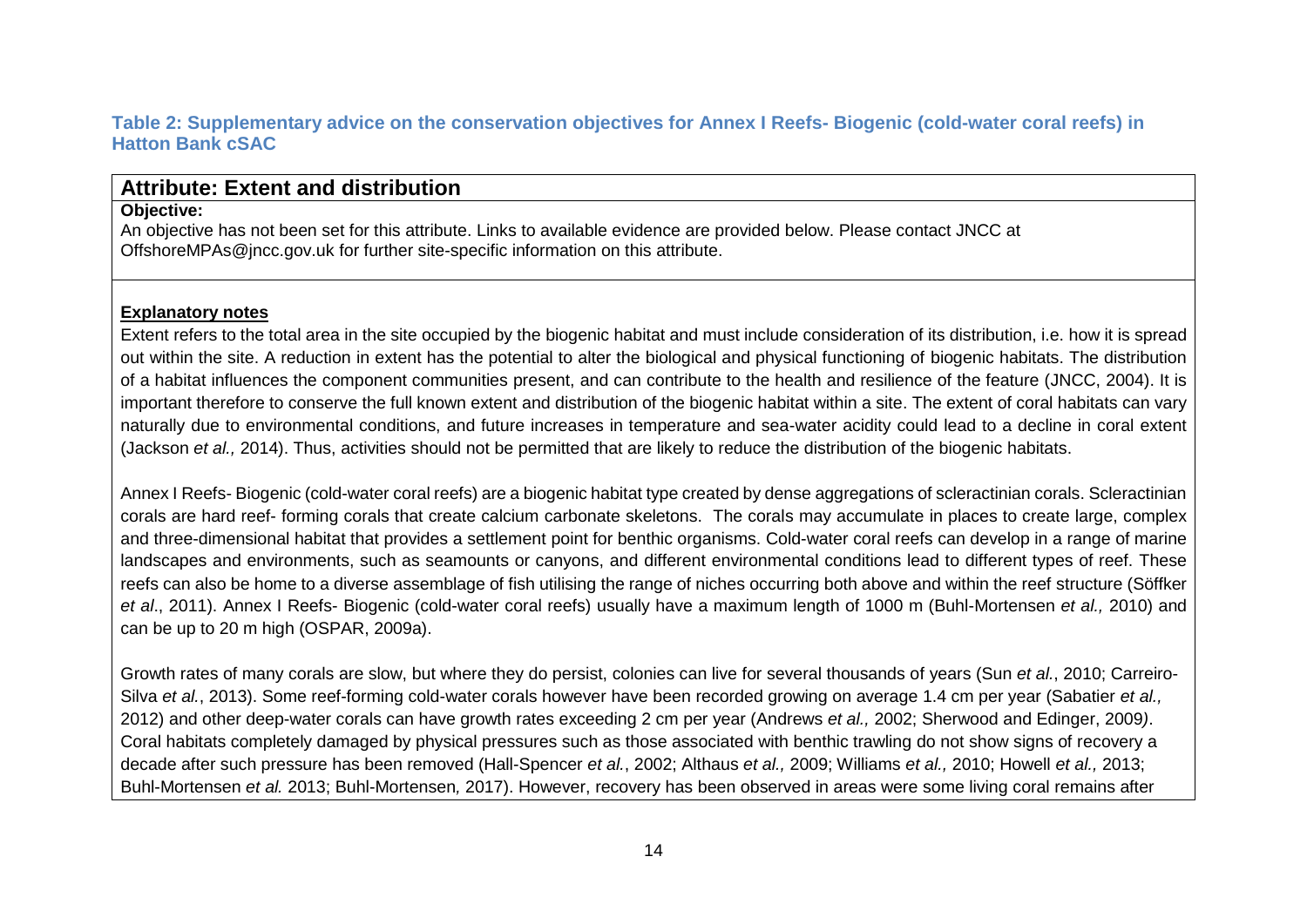impact (Buhl-Mortensen *et al.,* 2013; Buhl-Mortensen*,* 2017). If coral colonies are killed, any recovery of extent and distribution will be influenced by the method of reproduction, dispersal potential, the relative location of a potential source population of reproductive adults and the presence of suitable [supporting habitat](#page-22-3) (Dahl *et al.,* 2012, Fox *et al.,* 2016). Evidence indicates that for some types of cold-water corals, successful recruitment events may occur once a decade (Stone *et al.,* 2015), which could limit recovery. Restoration could be encouraged by transplanting fast-growing corals from other locations.

Annex I Reefs- Biogenic (cold-water coral reefs) form over hundreds or thousands of years (OSPAR, 2009a). The sporadic reproduction of corals and slow growth rates of some species means that population recovery of the corals could take hundreds or thousands of years (Andrews *et al.,* 2002; Sherwood and Edinger, 2009; Carreiro-Silva *et al.*, 2013). In addition, if direct physical pressures are removed from a coral habitat, recovery of extent and distribution is uncertain due to predicted future decreases in ocean pH, which dissolves coral skeletons (Jackson *et al.,* 2014). Therefore, it is important to conserve the extent and distribution of the feature[s] as this cannot be easily be restored.

#### **Extent and distribution of the Annex I Reefs- Biogenic (cold-water coral reefs) within the site**

-----------------------------------------------------------------------------------------------------------

Hatton Bank cSAC contains a series of bedrock, stony and biogenic reef – subtypes of Annex I Reefs. The extent and distribution of the biogenic (cold-water coral reefs) within the site is shown in the [site map](http://jncc.defra.gov.uk/default.aspx?page=5201&LAYERS=TwelveTS%2CUKCS%2CReef%2CSAC&zoom=6&Y=58.81524&X=-17.41987) (see [Table 1](#page-5-2) for details on the extent and distribution of bedrock and stony reef). For further site-specific information please see the [Site Information Centre.](http://jncc.defra.gov.uk/page-6535)

For information on activities capable of affecting the protected features of the site, please see the Advice on Operations workbook for the site (hyperlink is provided in the box at the top of this document).

# **Attribute: Structure and function**

#### **Objective:**

An objective has not been set for this attribute. Links to available evidence are provided below. Please contact JNCC at [OffshoreMPAs@jncc.gov.uk](mailto:OffshoreMPAs@jncc.gov.uk) for further site-specific information on this attribute.

#### **Explanatory notes**

Structure with respect to coral habitats encompasses:

<span id="page-15-1"></span><span id="page-15-0"></span>• [Coral composition](#page-16-2) - namely the species, morphology and size of the coral colonies that characterise the community;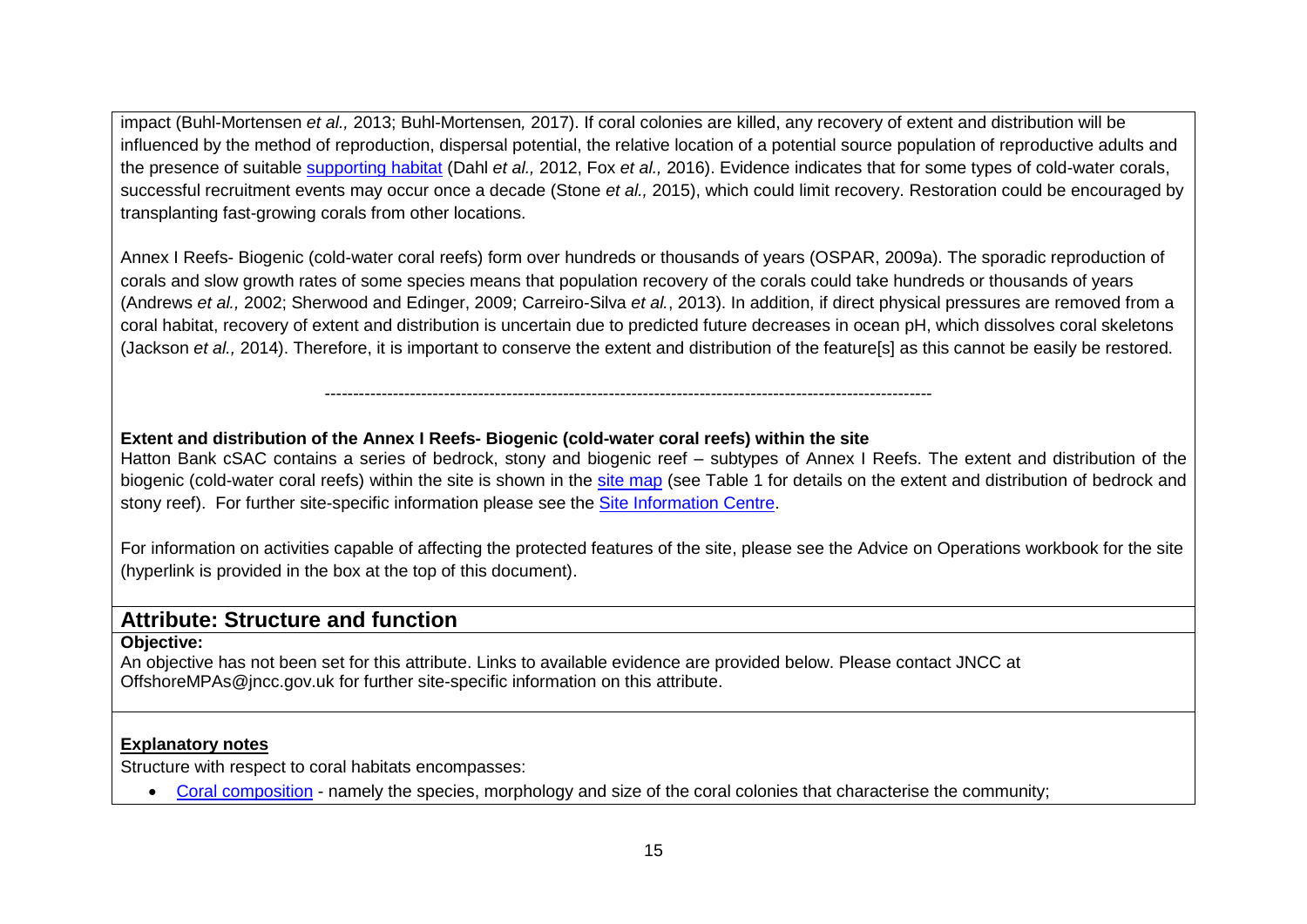• [Physical structure of the reef](#page-16-3) – including the topography of the reef and the available macrohabitats;

<span id="page-16-0"></span>-----------------------------------------------------------------------------------------------------------

- [Key and influential species;](#page-17-1) and
- [Characteristic communities](#page-18-1) present.

## <span id="page-16-2"></span>**Coral composition**

Coral colonies are made up of genetically identical polyps. Sessile and mobile benthic organisms may be associated with coral colonies, living on or within the coral tissue and around the colonies (Buhl-Mortensen and Mortensen, 2005; Bo *et al*., 2009; Guilloux *et al*., 2010; Ballion *et al.,* 2012; Mueller *et al.*, 2013; Ballion *et al.,* 2014; De Clippele *et al.*, 2015). The abundance, diversity and composition of associated organisms can vary between coral species, even within the same order (Ballion *et al.,* 2014; Carvalho *et al.,* 2014). A significant positive relationship has been found between both abundance and richness of associated organisms and coral colony size, number of branches and percentage of exposed skeleton (Buhl-Mortensen and Mortensen, 2005; Bo *et al*., 2009; Buhl-Mortensen *et al.,* 2010; Ballion *et al.,* 2012; Carvalho *et al.,*  2014). These characteristics of the coral colony contribute towards its structural complexity, therefore structural complexity of an individual coral colony is likely to be influenced by age and species. Biodiversity may be increased by enhanced structural complexity because of an increase in the heterogeneity of habitats available for other benthic organisms e.g. providing elevated perches for other filter feeders (De Clippele *et al*., 2015) or refugia from predators (Buhl-Mortensen and Mortensen, 2005; Buhl-Mortensen *et al.,* 2010). The size and morphology of corals may also influence their susceptibility to damage from physical pressures such as abrasion, with larger individuals and species with less flexible skeletons more likely to be impacted, and the ability of corals to repair tissue after damage (Mortensen *et al.,* 2005; Henry and Hart, 2005; Stone *et al.,* 2015).

Species composition, and size and age structure of the coral community or communities forming the biogenic habitat, will influence the associated biological community and therefore it is important that these aspects of the habitat should be conserved.

<span id="page-16-3"></span>**Physical structure of the reef**

<span id="page-16-1"></span>Physical structure refers to finer scale topography and habitat composition. Physical structure can have a strong influence on the hydrodynamic regime at varying spatial scales in the marine environment as well as the presence and distribution of biological communities (Elliot *et al.,*  1998). Reef size and structure can create sheltered areas and increases sedimentation of particulate organic matter. This can result in higher abundances of associated organisms than surrounding habitats (Morigi *et al*., 2012). Fish species associated with coral reefs have been shown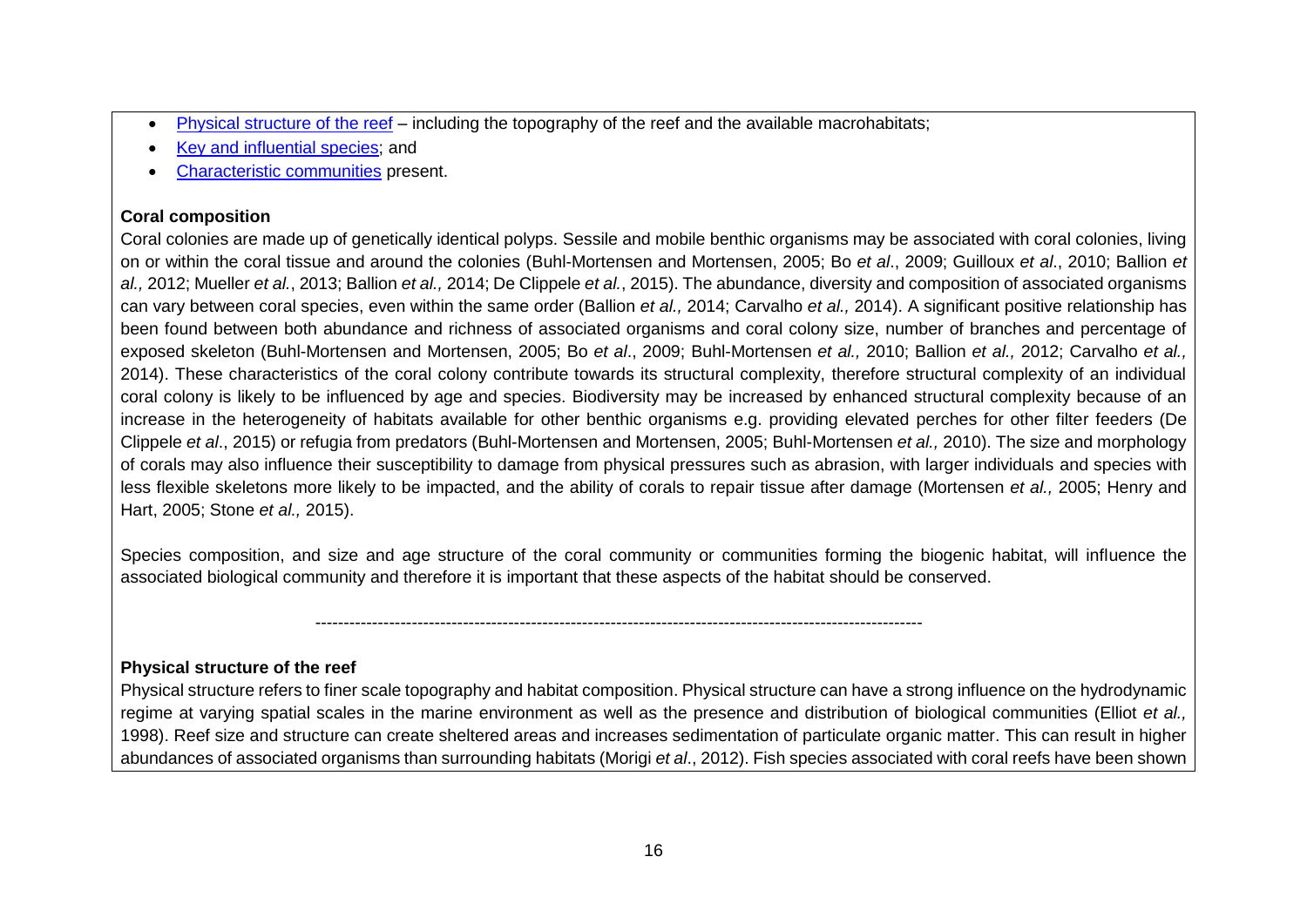to prefer different altitudes within a reef, and different slope aspects (Söffker *et al.*, 2011; Quattrini *et al.,* 2012). Variations in slope and surface roughness of a reef can increase diversity in benthic communities across the reef (Henry *et al.,* 2009) and so should be maintained.

Different habitats can occur across a cold-water coral reef (Buhl-Mortensen *et al.,* 2010; Lancaster *et al.,* 2014):

- **Living coral tissue** dense areas of living cold water coral reef colonies. Within areas of live reef there are additional microhabitats, such as the tissue of living corals, surfaces of exposed coral skeletons, spaces within coral skeletons and the gaps between coral branches;
- **Dead coral framework communities –** dead coral reef framework can support communities of species that create biogenic habitats, such as sponges and non-reef forming corals, along with communities of other organisms such as hydroids, bryozoans and ascidians;
- **Coral rubble communities –** coral rubble creates a potentially mobile environment and therefore supports unique communities of meiofauna that are adapted to this; and
- **Coral sediment communities –** infaunal and epifaunal communities associated with the coral sediment.

As conditions vary between these habitats, populations and diversity of associated benthic communities also differ between them (Mortensen and Fosså, 2006; Roberts *et al.,* 2008; Henry *et al.,* 2009; Purser *et al.,* 2013; Buhl-Mortensen, 2017). As a result, the presence and extent of these macrohabitats generate biodiversity across cold-water coral reefs and therefore all need to be conserved.

-----------------------------------------------------------------------------------------------------------

#### <span id="page-17-1"></span>**Key and influential species**

<span id="page-17-0"></span>Key and influential species are those that have a core role to play in determining the structure and function of a biogenic habitat. For example, species that increase vertical complexity and provide a substrate for epibionts to colonise and use as an elevated perch (Braga-Henriques *et al.*, 2010). The main key and influential species within coral habitat features will be the coral community itself, however there may be other species such as sponges or bryozoans that also provide additional physical structure and habitat complexity. The tube dwelling polychaete *Eunice norvegica* lives in close association with cold-water corals particularly *Lophelia pertusa,* stealing food particles from the coral host (Mueller *et al.,* 2013). The presence of the worm has been observed to almost quadruple calcification rates of corals (Mueller *et al.,* 2013) suggesting that its presence can influence reef development.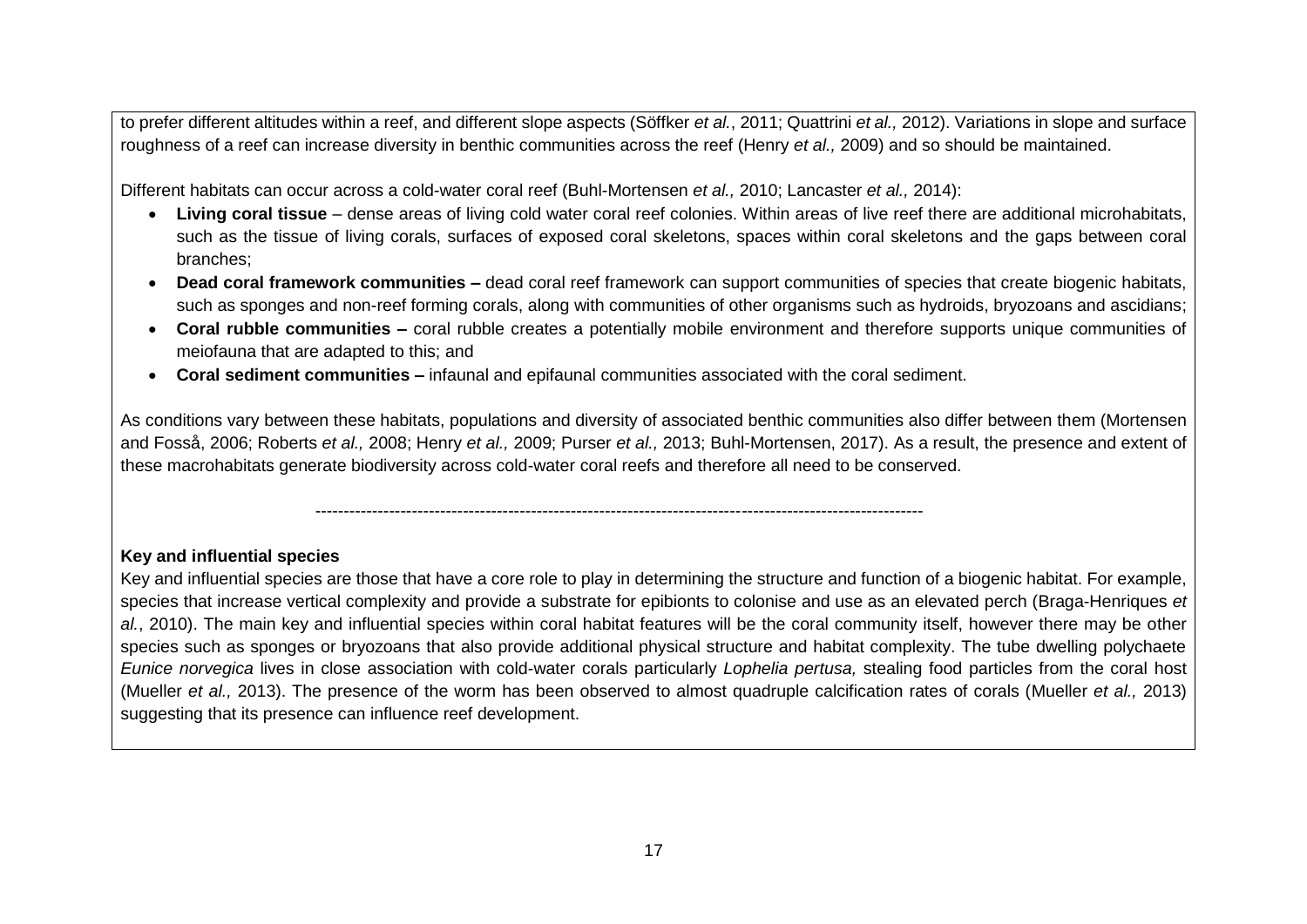Changes to the spatial distribution of communities across coral habitats could indicate changes to a feature and as a result how it may function (JNCC, 2004a). It is therefore important to conserve the key and influential species of biogenic habitats within a site to avoid diminishing biodiversity and ecosystem functioning and to support their conservation status (JNCC, 2004a; Hughes *et al.*, 2005).

----------------------------------------------------------------------------------------------------------

#### <span id="page-18-1"></span>**Characteristic communities**

The variety of biological communities present make up the habitat and reflect the habitat's overall character and conservation interest. Characteristic communities include, but are not limited to, representative communities, for example, those covering large areas, and notable communities, for example, those that are nationally or locally rare or scarce such as those listed as OSPAR threatened or declining, or known to be particularly sensitive to anthropogenic activities. *Lophelia reefs* are listed on the OSPAR threatened and/or declining habitats list, and this includes the characteristic communities associated with them (OSPAR, 2009a; OSPAR, 2010a; OSPAR, 2010b). Cold water coral reefs have also been recognised as Vulnerable Marine Ecosystems (VMEs) by the International Convention for the Exploration of the Sea (ICES).

Biological communities found within and on coral habitats can vary depending on the corals creating the habitat, location, and depth, as well as fine-scale physical, chemical and biological processes. A range of species have been found to have commensal or parasitic associations with deep-water coral species, some of which are obligate relationships (Buhl-Mortensen and Mortensen, 2004) such as strong associations of the brittlestar *Ophiomusium lymani* with bamboo corals (Henry and Roberts, 2014). Biological communities associated with coral habitats typically include filter feeders, such as ascidians, bryozoans, zoantherians, brittlestars and shrimp (Buhl-Mortensen and Mortensen, 2005; Bo *et al*., 2009; Buhl-Mortensen *et al.,* 2010; De Clippele *et al.,* 2015; Carreiro-Silva *et al.,* 2017) which use the vertical structure created by corals as elevated perches to improve feeding (De Clippele *et al.,* 2015). As coral habitats develop in areas with relatively high currents, communities found in sediments within coral habitats are adapted to physical disturbance (Raes and Vanreusel, 2006). The characteristic communities associated with living coral colonies usually includes copepods that have evolved to be endoparasites in coral tissue (Buhl-Mortensen and Mortensen, 2005; Baillon *et al.,* 2012; De Cippele *et al.,* 2015). Coral rubble becomes covered with a biofilm, which supports communities of organisms that feed on this (Raes and Vanreusel, 2006).

<span id="page-18-0"></span>It is important to conserve the natural spatial distribution, composition, diversity and abundance of the main characterising biological communities of the coral habitat within the site to avoid diminishing biodiversity and ecosystem functioning within the habitat and to support its health (Hughes *et al.*, 2005).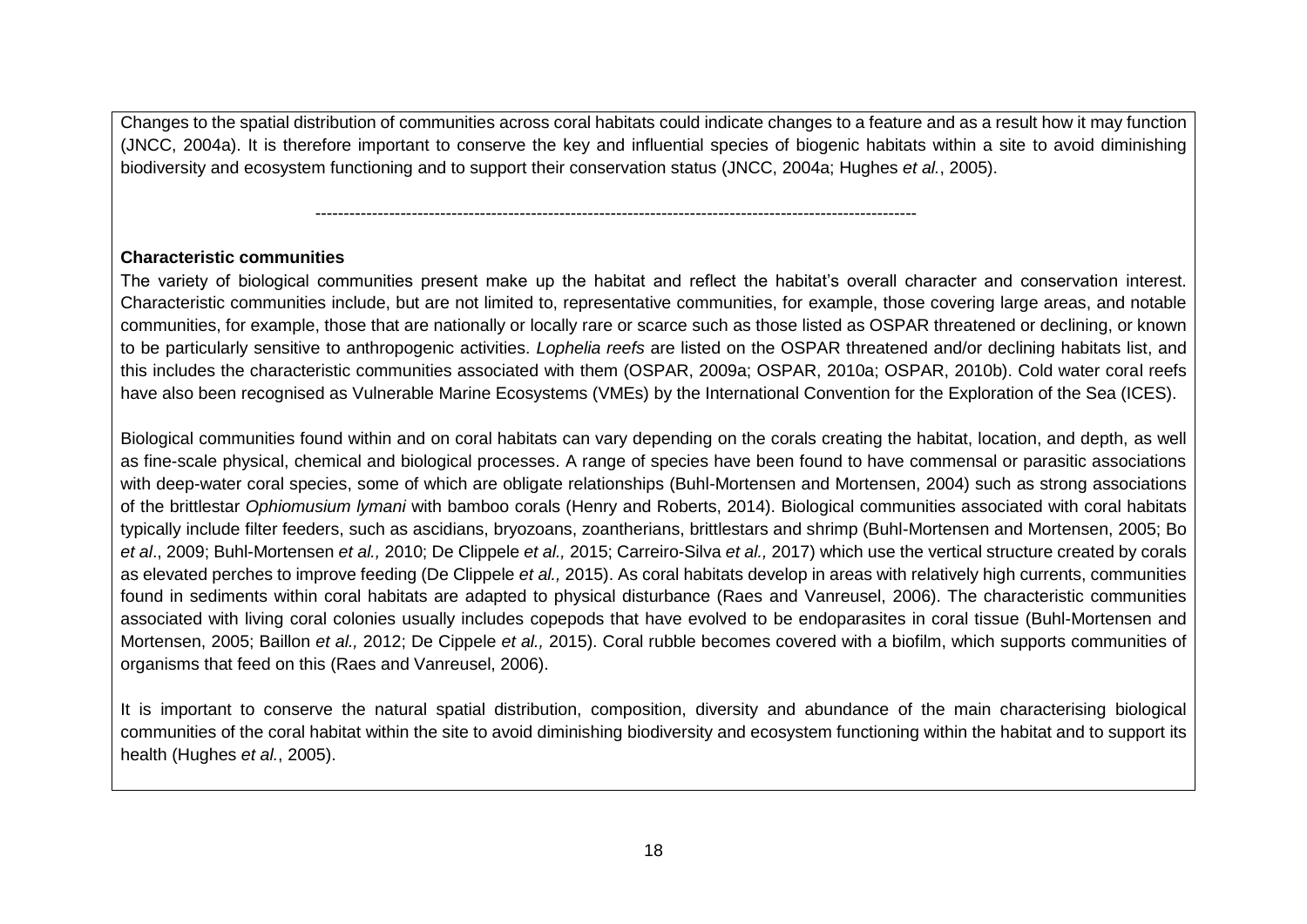#### **Function**

Functions are ecological processes that include sediment processing, secondary production, habitat modification, supply of recruits, bioengineering and biodeposition. These functions rely on the supporting natural processes and the growth and reproduction of corals, and associated biological communities (Armstrong *et al.,* 2014).

-----------------------------------------------------------------------------------------------------------

These functions can occur at a number of temporal and spatial scales and help to maintain the provision of ecosystem services locally and to the wider marine environment (ETC, 2011). Ecosystem services typically provided by these habitats include:

- Nutrition: Coral habitats are potentially an important link in the flow of carbon between the pelagic and benthic environment (Cathalot *et al.,* 2015)*.* Cold-water coral species secrete mucus which becomes a source of dissolved and particulate organic matter for the ecosystem. Sponge species can feed on this and it is incorporated into sponge detritus (Rix *et al.,* 2016), which is then consumed by higher trophic levels. This may serve to increase the availability of prey species to predators through enhancement of biological diversity, potentially providing refugia from predators (Stone *et al.,* 2015), locations to lay eggs (Henry *et al.*, 2016) or nurseries (Ballion *et al.,*  2012) for fish species. There is some evidence that the abundance of certain commercial fish species is higher within coral habitats compared to non-coral habitats (D'Onghia *et al.,* 2012; Pham *et al.,* 2015).
- <span id="page-19-0"></span>• Climate regulation: Dead coral skeletons are a long-term store of carbon (Armstrong *et al.,* 2014), although the coral calcification process emits carbon dioxide. Ocean acidification is expected to corrode the skeletons of dead deep-water scleractinian corals although cold-water coral reefs shallower than ~150 m, are not expected to be subject to corrosion as they will remain above the aragonite saturation horizon (Jackson *et al.,* 2014).
- Provision of recruits: The larvae of corals have a planktonic phase giving the potential for long distance dispersal. A coral habitat can create a supply of recruits to establish new or help maintain existing coral habitats elsewhere (Wright *et al.,* 2015; Fox *et al.,* 2016).
- Provision of biochemical and biotechnological products: Chemicals extracted from corals have been shown to have applications in the pharmaceutical industry (Sawadogo *et al.,* 2015; Ruiz-Torres *et al.*, 2017).

It is critical to ensure that the extent and distribution of coral habitats within a site, along with the composition of any key, influential and characteristic biological communities are conserved to ensure the functions they provide are maintained.

-----------------------------------------------------------------------------------------------------------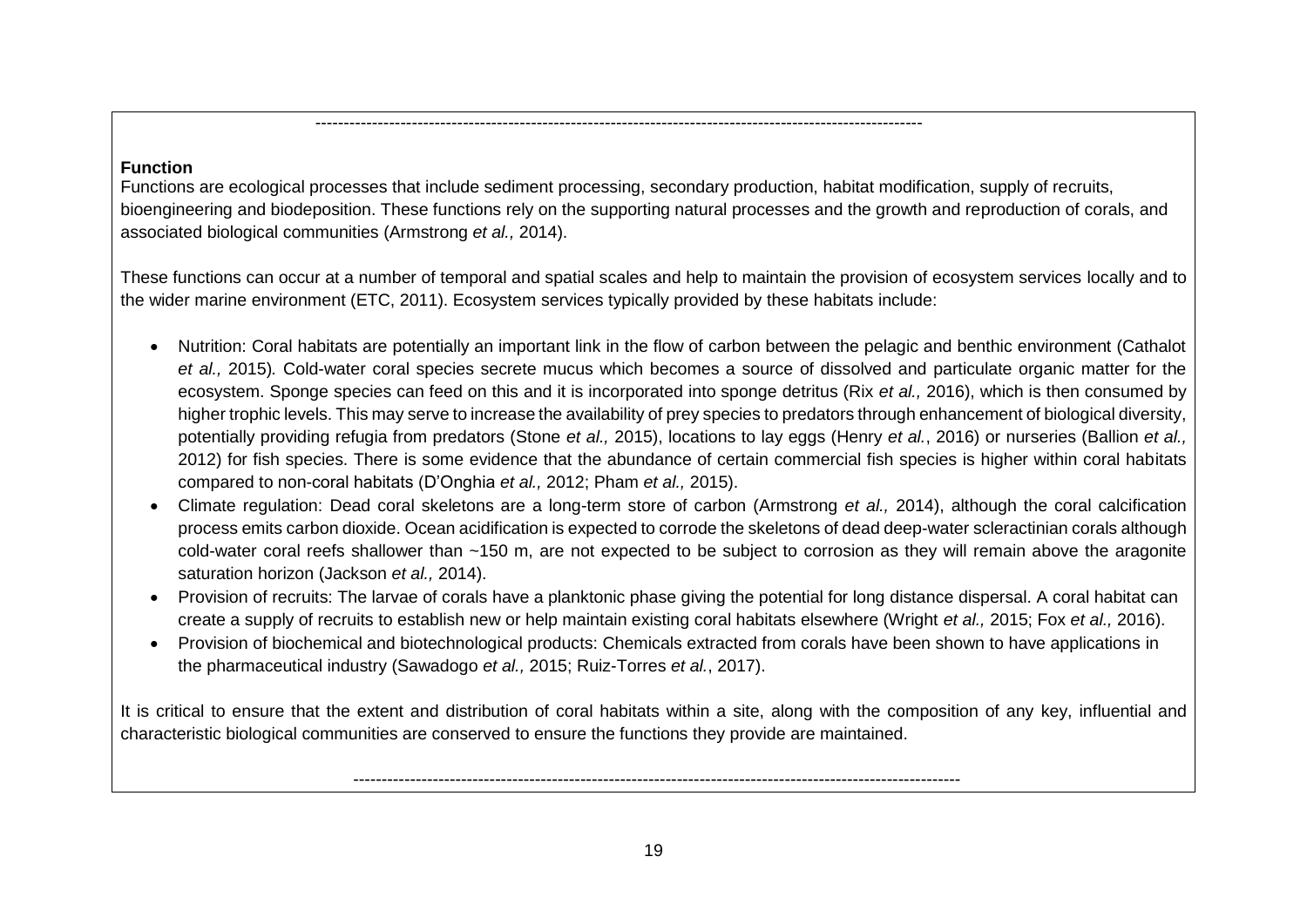#### **Structure and function of the feature within the site**

For further site-specific information on the structure and function of the feature within the site, please see the [Site Information Centre.](http://jncc.defra.gov.uk/page-6535)

For information on activities capable of affecting the protected features of the site, please see Advice on Operations workbook for the site (hyperlink is provided in the box at the top of this document).

# **Attribute: Supporting processes**

#### **Objective:**

An objective has not been set for this attribute. Links to available evidence are provided below. Please contact JNCC at [OffshoreMPAs@jncc.gov.uk](mailto:OffshoreMPAs@jncc.gov.uk) for further site-specific information on this attribute.

# **Explanatory notes**

Biogenic habitats and the communities they support rely on a range of natural processes to support function (ecological processes) and help any recovery from adverse impacts. For the site to fully deliver the conservation benefits set out in the [statement on conservation benefits,](http://jncc.defra.gov.uk/pdf/HattonBank_ConservationStatements_V1.0.pdf) the natural supporting processes of hydrodynamic regime, [physical topography,](#page-21-1) [supporting habitat](#page-22-3) and [water and sediment quality](#page-22-4) must remain largely unimpeded.

# **Hydrodynamic regime**

Hydrodynamic regime refers to the speed and direction of currents, seabed shear stress and internal and surface wave exposure. These mechanisms circulate food resource and propagules, influence water properties by distributing dissolved oxygen, and facilitate gas exchange from the surface to the seabed (Hiscock *et al.,* 2004; Mienis *et al.*, 2007; Hosegood and van Haren, 2004; Wagner *et al.,* 2011).

<span id="page-20-1"></span><span id="page-20-0"></span>Cold-water corals feed on zooplankton and other organic matter, therefore cold-water coral habitats require hydrographic conditions that result in a supply of sufficient organic matter to the seabed. Coral habitats occur where hydrodynamic conditions re-suspend particulate organic matter (POM) from the seabed into the water column, or where downwelling brings a fresh supply of POM from the sea surface (Mienis *et al.*, 2007; Davies *et al.,* 2009). The presence of various coral species is influenced by current velocities (Jones *et al.,* 2009; Tracey *et al*., 2011). Moreover, the shape and orientation of coral reefs and carbonate mounds can be driven by the prevailing currents (Davies *et al.,* 2009; Buhl-Mortensen *et al.*, 2010; Järnegren and Kutti, 2016). Although corals require water movement to supply them with POM, feeding rates can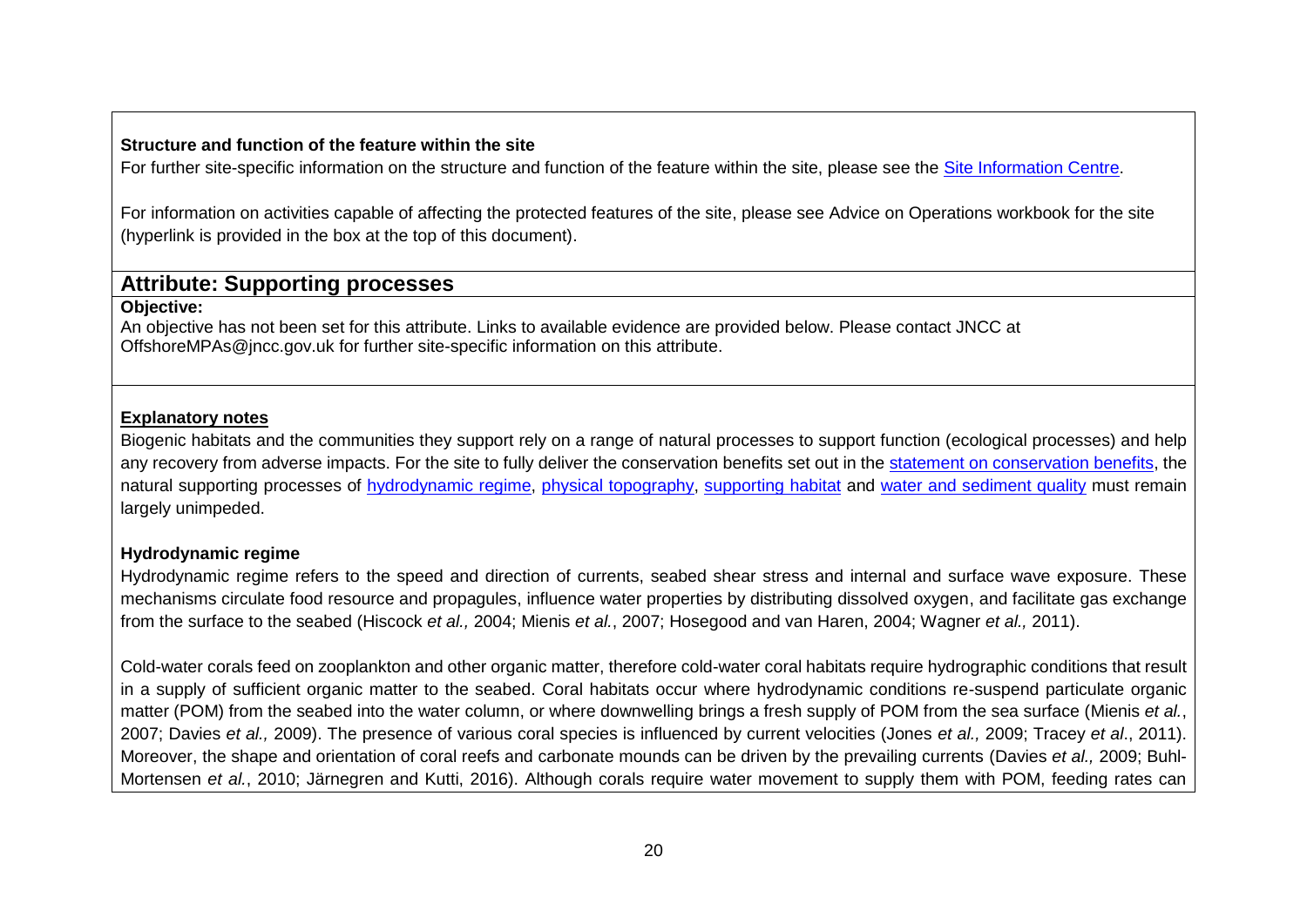reduce at high velocities (Purser *et al.,* 2010) suggesting that coral habitats may require a certain range of current velocities to develop. The hydrodynamic regime transports coral larvae as well as food. Changes to the hydrodynamic regime can alter the source and number of new recruits to coral habitats (Fox *et al.,* 2016). Morphology of sponges can be influenced by local hydrodynamics (De Clippele *et al*., 2017). Hydrodynamic regime also effects the movement, size structure and sorting of sediment particles, and can therefore influence the supporting [habitat.](#page-22-3)

If is therefore important to conserve the prevailing hydrodynamic regime, in order to maintain the supply of food and larval recruits, and the supporting habitat of the coral habitats.

-----------------------------------------------------------------------------------------------------------

#### <span id="page-21-1"></span>**Physical topography**

The hydrodynamic conditions required by corals are generated by the interaction of water currents and topographic features that strengthen internal tides (Davies *et al.*, 2009), generate internal waves (Mienis *et al.*, 2007) or increase mixing and primary productivity in shallower water (Roberts *et al.,* 2009). Coral habitats therefore tend to develop on continental slopes, along ridges and on topographic structures such as seamounts and carbonate mounds (Hall-Spencer *et al.*, 2007, Davies *et al.,* 2009, Tracey *et al.,* 2011; Tong *et al.,* 2012; Tong *et al.,* 2013). Hydrodynamic regime, specifically the direction of prevailing currents, influence the growth and morphology of carbonate mounds themselves, which can influence the type and distribution of biogenic communities occurring on the mounds (Wheeler *et al.,* 2007). At a more local scale, coral colonies prefer elevated areas of seabed (Tong *et al.,* 2012; Tong *et al.,* 2013) to give them access to faster flowing water. This suggests that the surface topology of the seabed could influence density and distribution of non-reef forming corals within coral habitat features.

There are three types of reef forms; inherited reef forms have a morphology that reflects the underlying seabed; developed reef forms have a large scale morphology that has developed independent of the underlying seabed; and wall reef forms that occur on vertical slopes (Järnegren and Kutti, 2016). For inherited and wall reefs, the physical structure of the reef and therefore the associated biodiversity is dependent on the underlying topography.

<span id="page-21-0"></span>-----------------------------------------------------------------------------------------------------------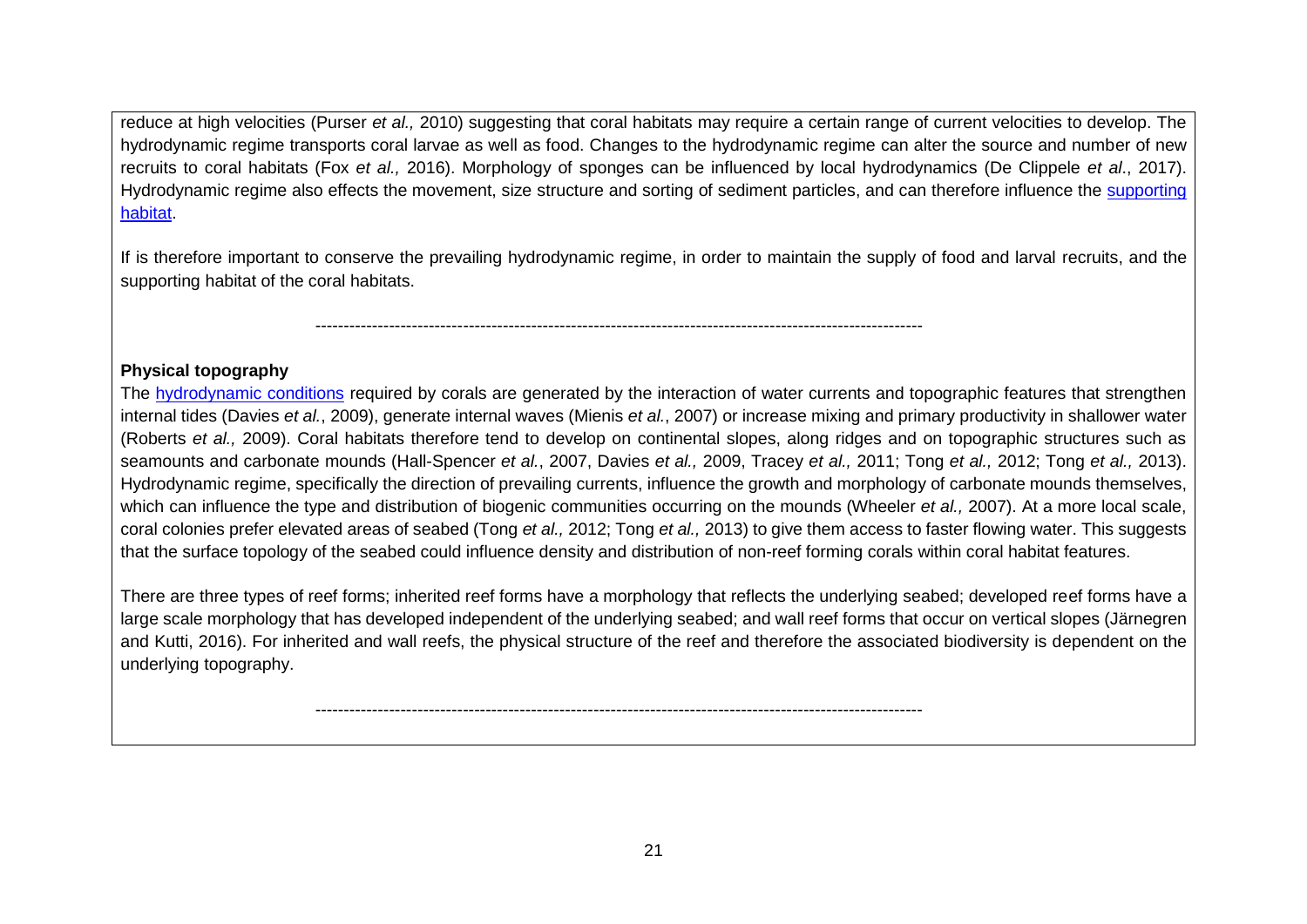## <span id="page-22-3"></span>**Supporting habitat**

Most species of coral require hard substratum to attach to (e.g. Stone *et al.,* 2015), however some bamboo corals and sea-pens grow on sandy and muddy seabeds (Buhl-Mortensen *et al.,* 2010; Henry and Roberts, 2014). For reef forming corals, initial colonisation only requires a very small area of available hard substratum, such as a single pebble. After initial colonisation, the coral itself can provide hard substrata for subsequent colonies to develop (Buhl-Mortensen *et al.,* 2010). Species composition and density of colonies characterising other coral habitats will be influenced by the availability and type of underlying substratum.

## <span id="page-22-4"></span>**Water and sediment quality**

Contaminants may affect the quality of coral habitats through a range of effects on different species within the habitat, depending on the nature of the contaminant (JNCC, 2004a; UKTAG, 2008; EA, 2014). It is important therefore to avoid changing the natural water quality and sediment quality properties of a site and as a minimum ensure compliance with existing Environmental Quality Standards (EQS) as set out below.

-----------------------------------------------------------------------------------------------------------

## **Environmental Quality Standard (EQS)**

The targets listed below for water and sediment contaminants in the marine environment are based on existing targets within or the Water Framework Directive (WFD) and require concentrations and effects to be kept within levels agreed in the existing legislation and international commitments as set out in The UK Marine Strategy Part 1: [The UK Initial Assessment 2012.](https://www.gov.uk/government/uploads/system/uploads/attachment_data/file/69632/pb13860-marine-strategy-part1-20121220.pdf)

<span id="page-22-0"></span>Aqueous contaminants must comply with water column annual average (AA) Environmental Quality Standards (EQSs) according to the amended Environmental Quality Standards Directive (EQSD) [\(2013/39/EU\)](http://eur-lex.europa.eu/LexUriServ/LexUriServ.do?uri=OJ:L:2013:226:0001:0017:EN:PDF) or levels equating to (High/Good) Status (according to Annex V of the Water Framework Directive (WFD) [\(2000/60/EC\)](http://eur-lex.europa.eu/legal-content/EN/TXT/?uri=CELEX:02000L0060-20141120), avoiding deterioration from existing levels.

Surface sediment contaminants (<1 cm from the surface) must fall below the OSPAR Environment Assessment Criteria (EAC) or Effects Range Low (ERL) threshold. For example, mean cadmium levels must be maintained below the ERL of 1.2 mg per kg. For further information, see Chapter 5 of the Quality Status Report [\(OSPAR,](http://qsr2010.ospar.org/en/index.html) 2010c) and associated [QSR Assessments.](http://qsr2010.ospar.org/media/assessments/p00390_2009_CEMP_assessment_report.pdf)

<span id="page-22-2"></span><span id="page-22-1"></span>There are little data on the impact of aqueous and sediment contaminants on cold-water coral species, therefore no tolerance thresholds have been established for cold-water coral habitats. The general standards described above apply to these habitat features until more habitat specific information is available.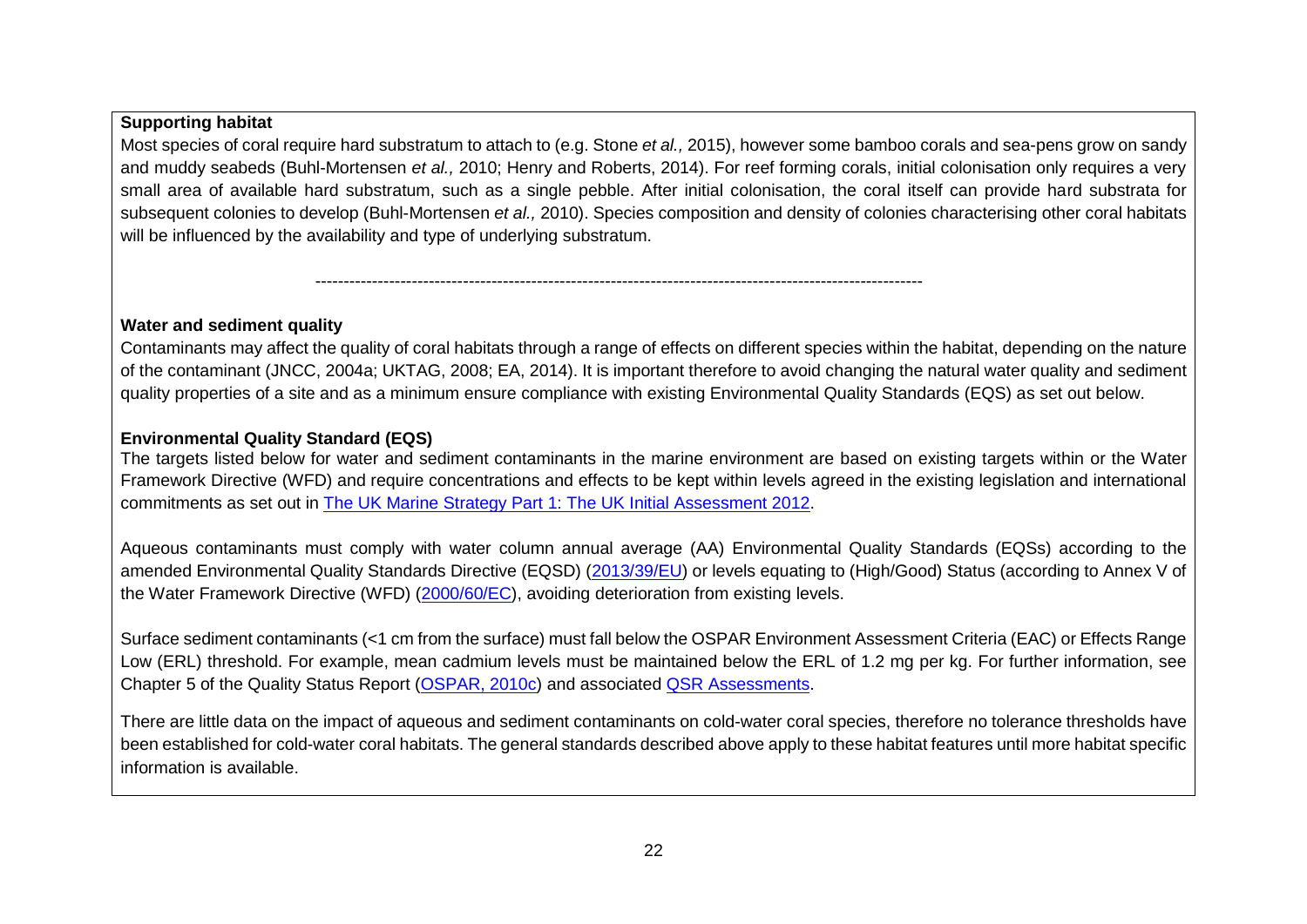The following sources of information are available regarding historic or existing contaminant levels in the marine environment:

- [Marine Environmental and Assessment National Database \(MERMAN\);](http://www.bodc.ac.uk/projects/uk/merman/project_overview/)
- The UK Benthos database available to download from the [Oil and Gas UK website;](http://oilandgasuk.co.uk/environment-resources.cfm)
- [Cefas Green Book;](https://www.cefas.co.uk/cefas-data-hub/publication-abstract/?id=7864)
- Strategic Environmental Assessment Contaminant Technical reports available to download from the [British Geological Survey website;](http://www.bgs.ac.uk/data/sea/) and
- [Charting Progress 1: The State of the UK Seas](http://webarchive.nationalarchives.gov.uk/20141203174606/http:/chartingprogress.defra.gov.uk/charting-progress2005) (2005) and [Charting Progress 2: The State of the UK Seas](http://webarchive.nationalarchives.gov.uk/20141203170558/http:/chartingprogress.defra.gov.uk/) (2014).

#### **Water quality**

The water quality properties that influence these habitats include salinity, pH, temperature, suspended particulate concentration, nutrient concentrations and dissolved oxygen. They can act alone or in combination to affect habitats and their communities in different ways, depending on species-specific tolerances. In fully offshore habitats these parameters tend to be relatively more stable, particularly so for deeper waters, although there may be some natural seasonal variation. Water quality properties can influence the abundance, distribution and composition of coral habitat features and associated communities at relatively local scales (Elliott *et al.*, 1998; Gray and Elliott, 2009).

Spawning in sea-pens has been shown to occur at specific water temperatures (Baillon *et al.,* 2013) and cold-water corals in laboratory experiments began to die at temperatures above 8.7°C (Leifman, 2016). This suggests that coral habitat features can only develop and survive within a specific range of water temperatures, and this is likely to be species specific.

Increased concentrations of sediment in the water column can have a negative impact on corals by reducing feeding activity, preventing access to oxygen and damaging corals by becoming embedded in their surface (Allers *et al.*, 2013; Leifman, 2016). *Lophelia pertusa* can tolerate short term increases in sedimentation, however burial of living coral tissue for more than a day resulted in death (Allers *et al.*, 2013). Responses to increases in suspended particles are likely to vary between coral species, nature of suspended sediment and presence of other species in the community (Girard *et al*., 2016; Leifman, 2016). As coral colonies feed on suspended particles, coral habitat features do require a supply of particulate organic matter to the seabed. Changes to water quality that reduces the supply of particulate organic matter and nutrients to corals may be detrimental.

<span id="page-23-0"></span>Scleractinian cold-water corals create their skeleton from aragonite, which is a mineral of calcium carbonate. Atmospheric carbon dioxide emissions are lowering the amount of aragonite in seawater in a process called ocean acidification (Jackson *et al*., 2014). This threatens deepwater scleractinian coral reefs and communities as seawater is becoming corrosive to their skeletons.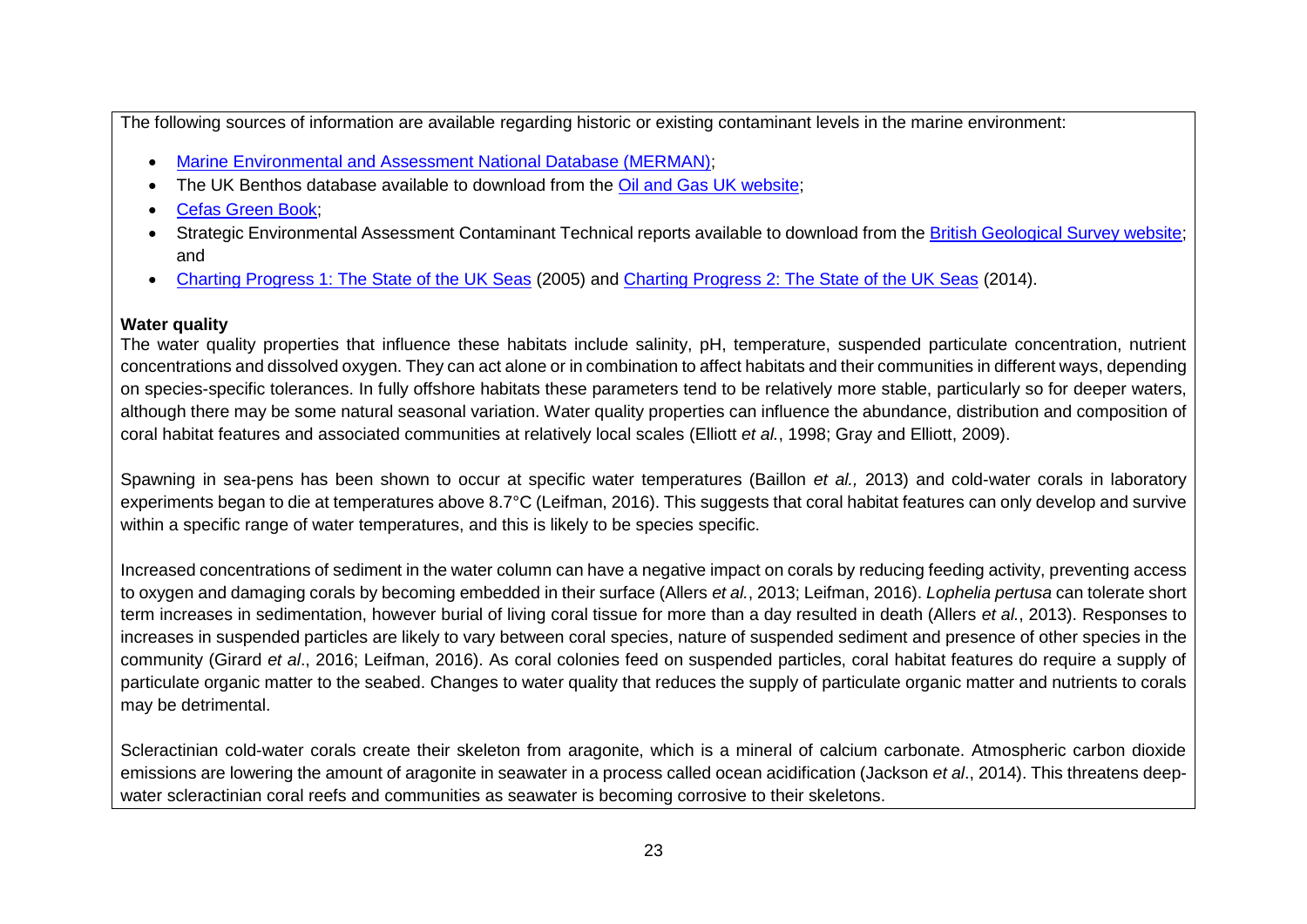It is important therefore to avoid changing the natural water quality of a site as a minimum to ensure compliance with existing EQS as set out above until thresholds specific to coral habitats have been identified.

-----------------------------------------------------------------------------------------------------------

#### **Sediment quality**

Various contaminants are known to have different effects on the species that live in or on coral habitats. These include heavy metals like mercury, arsenic, zinc, nickel, chromium and cadmium, poly-aromatic hydrocarbons (PAHs), poly-chlorinated biphenyls (PCBs), organotins (TBT) and pesticides such as hexachlorobenzene. These can impact species sensitive to particular contaminants (e.g. heavy metals), and bioaccumulate within organisms thus entering the marine food chain (e.g. polychlorinated biphenyls) (OSPAR, 2009b; OSPAR, 2010c; OSPAR, 2012). There is little research into the impact of sediment contaminants on corals, particularly from deep cold-water systems. If contamination occurs, this can lead to intolerant conditions and result in a change to typical species composition. It is therefore important to ensure sediment quality is maintained by avoiding activities that may cause resuspension of existing or the introduction of new contaminants. As a minimum, it is important to ensure compliance with existing EQS as set out above until thresholds specific to coral habitats have been developed.

-----------------------------------------------------------------------------------------------------------

#### **Supporting processes for the feature within the site**

For further site-specific information on the natural processes which support the feature within the site, please see the [Site Information Centre.](http://jncc.defra.gov.uk/page-6535)

<span id="page-24-0"></span>For information on activities capable of affecting the protected features of the site, please see Advice on Operations workbook for the site (hyperlink is provided in the box at the top of this document).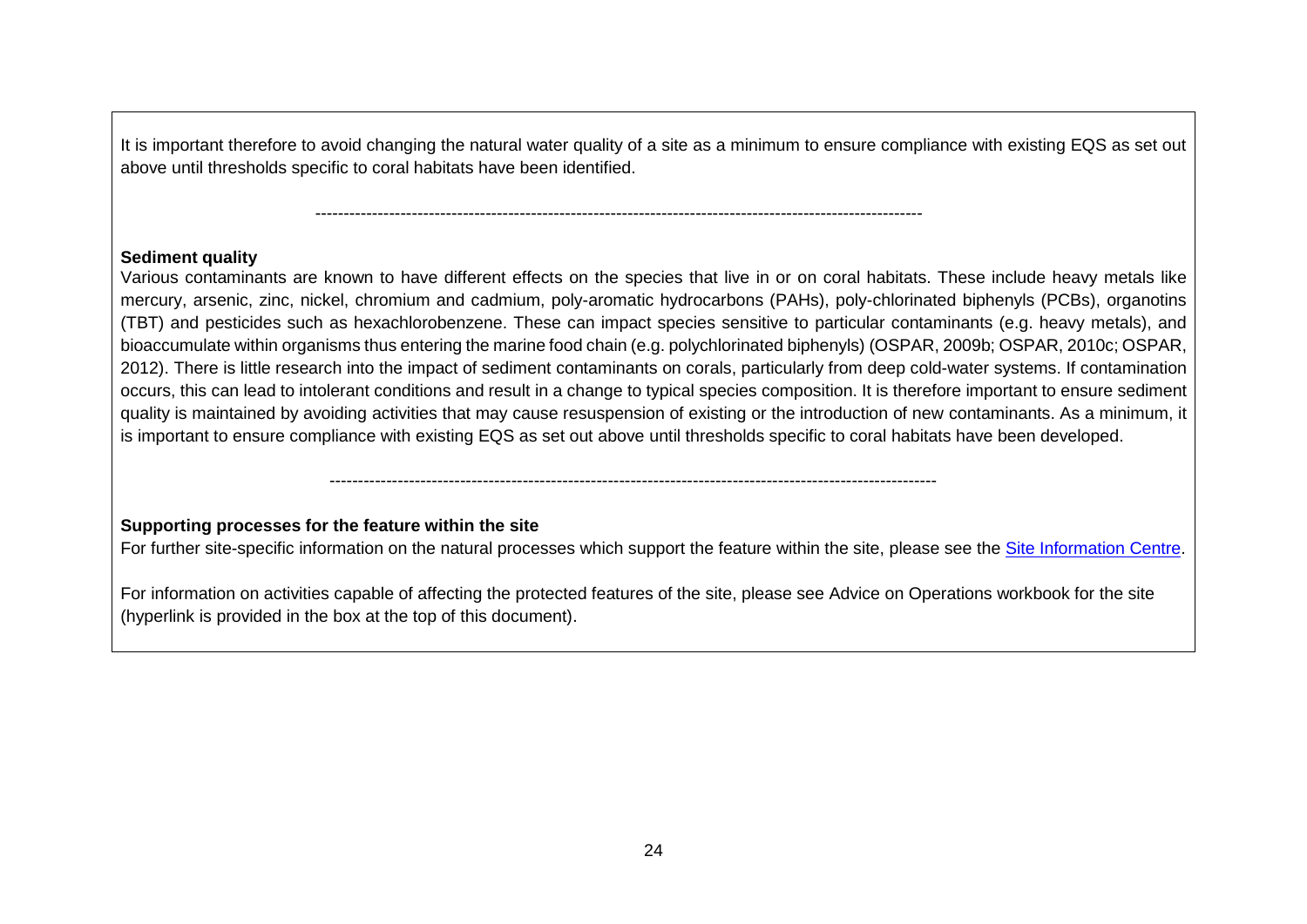# <span id="page-25-0"></span>**References**

Allers, E., Abed, R.M.M., Wehrmann, L.M., Wang, T., Larsson, A.I., Purser, A. and de Beer, D. (2013). Resistance of *Lophelia pertusa* to coverage by sediment and petroleum drill cuttings. *Marine Pollution Bulletin*. 74: 132-140.

Althaus, F., Williams, A., Schlacher, T.A., Kloser, R.J., Green, M.A., Barker, B.A., Bax, N.J., Brodie, P. and Schlacher-Hoenlinger, M.A. (2009). Impacts of bottom trawling on deep-coral ecosystems of seamounts are long-lasting. *Marine Ecology Progress Series,* 397: 279-294.

Andrews, A.H., Cordes, E.E., Mahoney, M.M., Munk, K., Coale, K., Cailliet, G. and Heifetz, J. (2002). Age, growth and radiometric age validation of a deep-sea, habitat-forming gorgonian (*Primnoa resedaeformis*) from the Gulf of Alaska. *Hydrobiologia,* 471: 101-110

Armstrong, C.W., Foley, N.S., Kahui, V. and Grehan, A. (2014). Cold water coral reef management from an ecosystem service perspective. *Marine Policy,* 50**:** 126-134.

Baillon, S., Hamel, J-F., Wareham, V.E. and Mercier. A. (2012). Deep cold-water corals as nurseries for fish larvae. *Frontiers in Ecology and Environment,* 10: 351-356.

Baillon, S., Hamel, J-F., Wareham, V.E. and Mercier, A. (2013). Seasonality in reproduction of the deep-water pennatulacean coral *Anthoptilum grandiflorum*. *Marine Biology*, 161: 10.1007/s00227-013-2311-8.

Baillon, S., Hamel, J-F. and Mercier. A. (2014). Diversity, Distribution and Nature of Faunal Associations with Deep-Sea Pennatulacean Corals in the Northwest Atlantic. *PLoS One,* 9: e111519. [online]. Available at: [https://doi.org/10.1371/journal.pone.0111519.](https://doi.org/10.1371/journal.pone.0111519) Accessed [24 January 2018]

Barry J.P. and Dayton P.K. (1991). Physical Heterogeneity and the Organization of Marine Communities. In: Kolasa J., Pickett S.T.A. (eds) Ecological Heterogeneity. Ecological Studies (Analysis and Synthesis), vol 86. Springer, New York, NY.

Barnes, R.S.K. and Hughes, R.N. (1982). An Introduction to Marine Ecology. Oxford: Blackwell Sci. Publ.

Bell, J. J. (2002). Morphological responses of a cup coral to environmental gradients. Sarsia: North Atlantic Marine Science, 87: 319-330.

Best, M.A., Wither, A.W. and Coates, S. (2007). Dissolved oxygen as a physico-chemical supporting elements in the Water Framework Directive. *Marine Pollution Bulletin*, 55: 53-64 [online]. Available at:<http://www.sciencedirect.com/science/article/pii/S0025326X06003171> [Accessed 20 September 2017].

Biles, C.L., Solan, M., Isaksson, I., Paterson, D.M., Emes, C. and Raffaelli, G. (2003). Flow modifies the effect of biodiversity on ecosystem functioning: an *in-situ* study of estuarine sediments. *Journal of Experimental Marine Biology and Ecology*, 285-286: 165-177.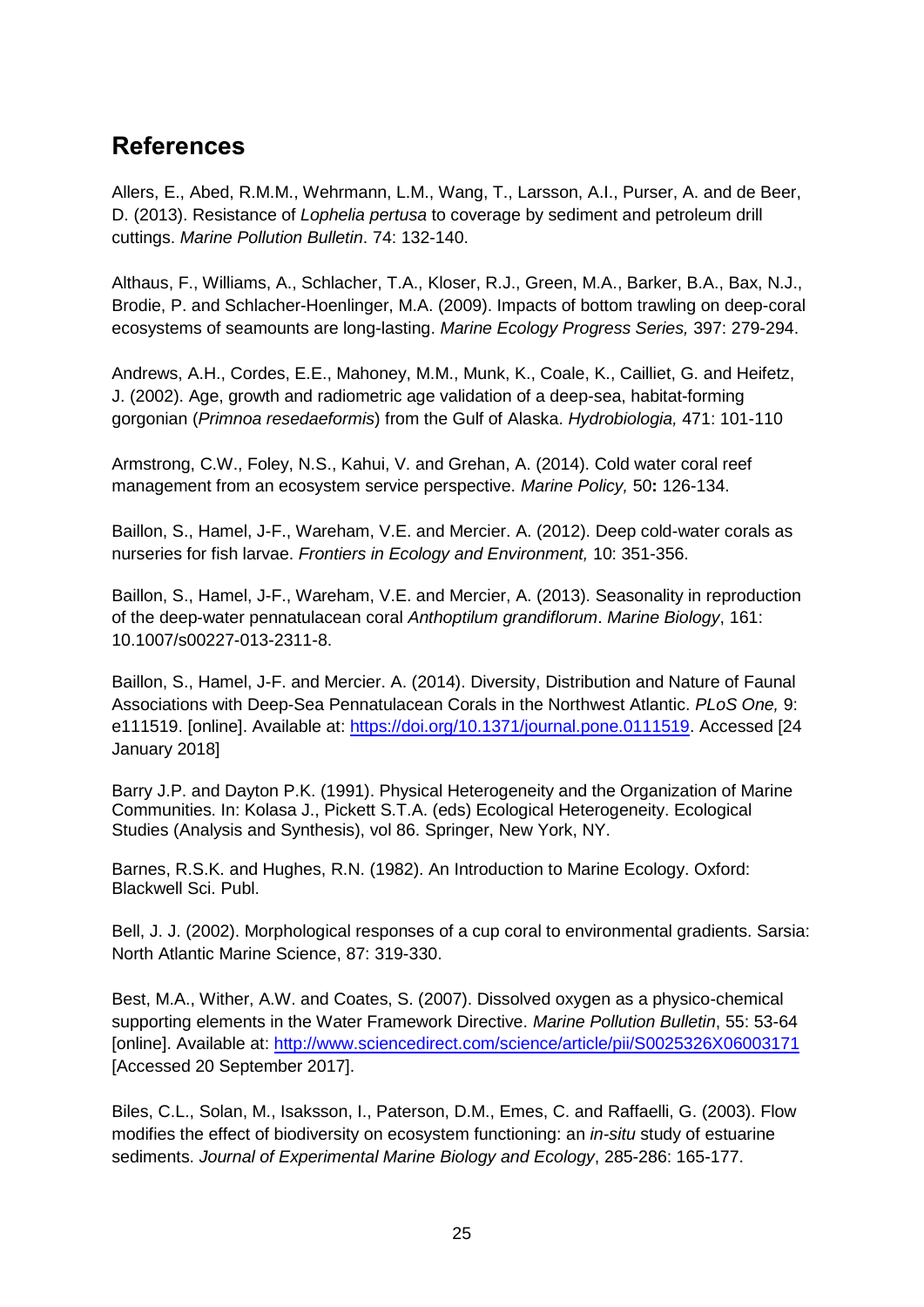Braga-Henriques, A., Carreiro-Silva, M., Porteiro, F.M., de Matos, V., Sampaio, Í., Ocaña, O. and Ávila, S.P. (2010). The association between a deep-sea gastropod *Pedicularia sicula* (Caenogastropoda: Pediculariidae) and its coral host *Errina dabneyi* (Hydrozoa: Stylasteridae) in the Azores. *ICES Journal of Marine Science*, 68(2): 399-407.

Bo, M., Bavestrello, G., Canese, S., Giusti, M., Salvati, E., Angiolillo, M. and Greco, S. (2009). Characteristics of a black coral meadow in the twilight zone of the central Mediterranean Sea. *Marine Ecology Progress Series*, 397: 53-61.

Buhl-Mortensen, P. (2017). Coral reefs in the Southern Barents Sea: habitat description and the effects of bottom fishing. *Marine Biology Research,* 13(10): 1027-1040.

Buhl-Mortensen L. and Mortensen P.B. (2004). Symbiosis in deep-water corals. *Symbiosis,*  37: 33-61.

Buhl-Mortensen L. and Mortensen P.B. (2005). Distribution and diversity of species associated with deep-sea gorgonian corals off Atlantic Canada. *In: Freiwald A., Roberts J.M. (eds) Cold-Water Corals and Ecosystems*. Erlangen Earth Conference Series. Springer, Berlin, Heidelberg.

Buhl-Mortensen, L., Vanreusel, A., Gooday, A.J., Levin, L.A., Priede, I.G., Buhl-Mortensen, P., Gheerardyn, H., King N.J. and Raes, M. (2010). Biological structures as a source of habitat heterogeneity and biodiversity on the deep ocean margins. *Marine Ecology,* 31: 21- 50.

Buhl-Mortensen L., Aglen, A., Breen, M., Buhl-Mortensen, P., Ervik, A., Husa, V., Løkkeborg, S., Røttingen, I. and Stockhausen, H.H. (2013). Impacts of fisheries and aquaculture on sediments and benthic fauna: suggestions for new management approaches. *Fisken og Havet*, 2: 69 pages.

Carreiro-Silva, M., Andrews, A.H., Braga-Henriques, A., de Matos, V., Porteiro, F.M. and Santos, R.S. (2013). Variability in growth rates of long-lived black coral Leiopathes sp. from the Azores (Northeast Atlantic). *Marine Ecology Progress Series*, 473: 189-199.

Carreiro-Silva, M., Ocaña, O., Stanković, D., Sampaio, Í., Porteiro, F.M., Fabri, M-C. and Stefanni S. (2017). Zoantharians (Hexacorallia: Zoantharia) Associated with Cold-Water Corals in the Azores Region: New Species and Associations in the Deep Sea. *Frontiers in Marine Science*. 4: 10.3389/fmars. [online]. Available at: [https://doi.org/10.3389/fmars.2017.00088.](https://doi.org/10.3389/fmars.2017.00088) [Accessed 24 January 2018].

Carvalho, S., Cúrdia, J., Pereira, F., Guerra-García, J-M., Santos, M.N. and Cunha, M.R. (2014). Biodiversity patterns of epifaunal assemblages associated with the gorgonians *Eunicella gazella* and *Leptogorgia lusitanica* in response to host, space and time. *Journal of Sea Research*, 85: 37-47.

Cathalot, C., Van Oevelen, D., Cox, T.J.S., Kutti, T., Lavaleye, M., Duineveld, G. and Meysman, F.J.R. (2015). Cold-water coral reefs and adjacent sponge grounds: hotspots of benthic respiration and organic carbon cycling in the deep sea. *Frontiers in Marine Science*,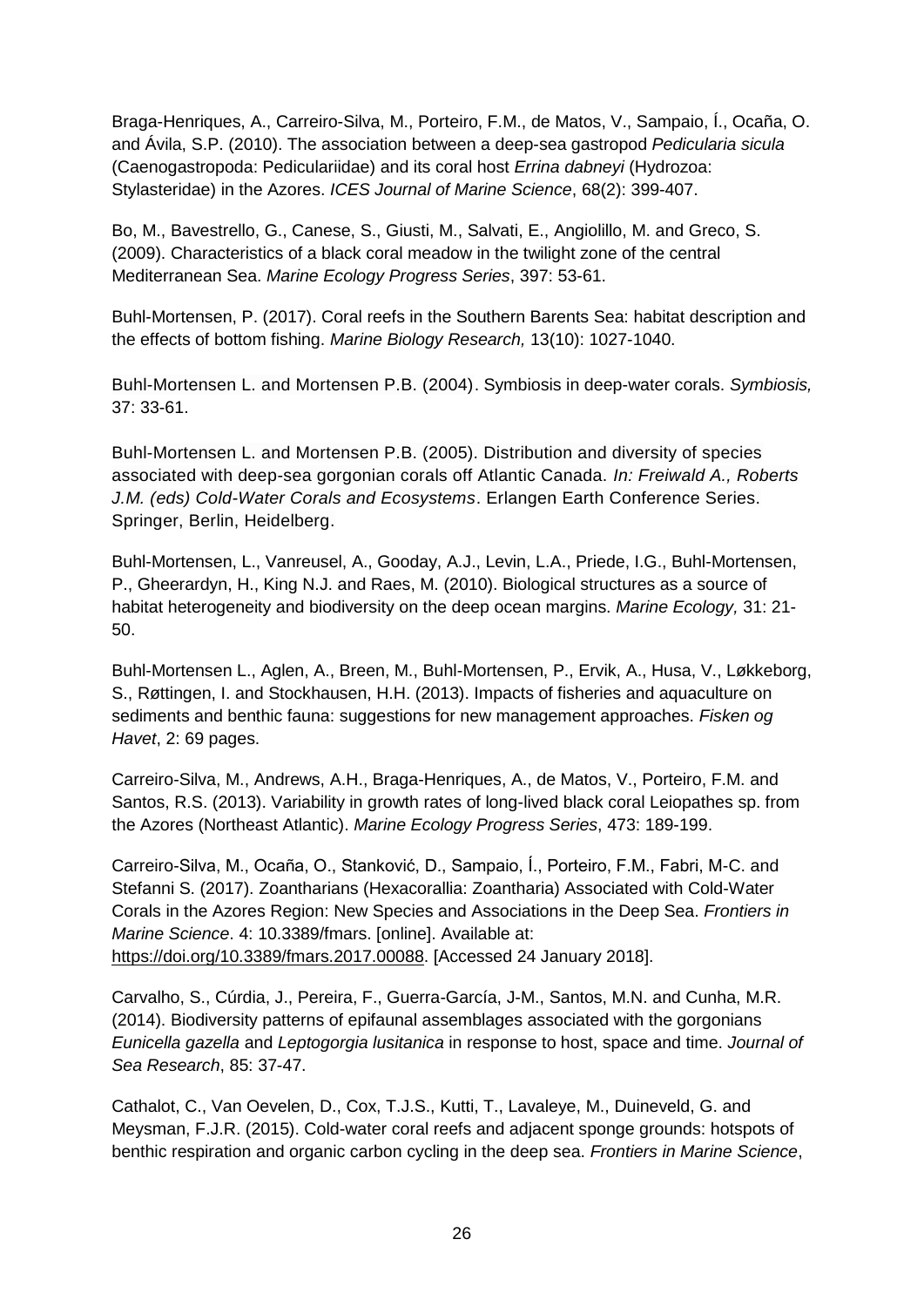2:37. [online]. Available at: [https://doi.org/10.3389/fmars.2015.00037.](https://doi.org/10.3389/fmars.2015.00037) [Accessed 24 January 2018].

Chamberlain, J., Fernandes, T.F., Read, P., Nickell, D. and Davies, I.M. (2001). Impacts of biodeposits from suspended mussel (*Mytilus edulis* L.) culture on the surrounding surficial sediments. *ICES Journal of Marine Science*, 58: 411-416.

Dahl, M.P., Pereyra, R.T., Lundäly, T. and André, C. (2012). Fine-scale spatial genetic structure and clonal distribution of the cold-water coral *Lophelia pertusa*. Coral Reefs, 31(4): 1135-1148.

Davies, A.J., Duineveld, G.C.A., Lavaleye, M.S.S., Bergman, M.J.N., van Haren, H. and Roberts, R.J. (2009). Downwelling and deep-water bottom currents as food supply mechanisms to the cold-water coral *Lophelia pertusa* (Scleractinia) at the Mingulay Reef complex. *Limnology and Oceanography,* 54: 620-629.

De Clippele, L.H., Buhl-Mortensen, P. and Buhl-Mortensen, L. (2015). Fauna associated with cold water gorgonians and sea pens. *Continental Shelf Research*, 105: 67-68.

De Clippele, L., Huvenne, V., Orejas, C., Lundälv, T., Fox, A., Hennige, S. and Roberts, J. (2017). The effect of local hydrodynamics on the spatial extent and morphology of cold-water coral habitats at Tisler Reef, Norway. *Coral Reefs*, doi:10.1007/s00338-017-1653-y [online]. Available at: [https://link.springer.com/article/10.1007/s00338-017-1653-y.](https://link.springer.com/article/10.1007/s00338-017-1653-y) [Accessed 24 January 2018].

D'Onghia, G., Maiorano, P., Carlucci, R., Capezzuto, F., Carluccio, A., Tursi, A. and Sion, L. (2012). Comparing Deep-Sea Fish Fauna between Coral and Non-Coral ''Megahabitats'' in the Santa Maria di Leuca Cold-Water Coral Province (Mediterranean Sea). *PLoS ONE,* 7: e44509. [online]. Available at: [https://doi.org/10.1371/journal.pone.0044509.](https://doi.org/10.1371/journal.pone.0044509) [Accessed 24 January 2018].

Dutertre, M., Hamon, D., Chevalier, C. and Ehrhold, A. (2012). The use of the relationships between environmental factors and benthic macrofaunal distribution in the establishment of a baseline for coastal management. *ICES Journal of Marine Science*, 70: 294-308.

Elliott, M., Nedwell, S., Jones, N.V., Read, S.J., Cutts, N.D. and Hemingway, K.L. (1998). Intertidal sand and mudflats and subtidal mobile sandbanks volume II. An overview of dynamic and sensitivity characteristics for conservation management of marine SACs. UK Marine SACs Project. Oban, Scotland, English Nature.

Ellis J.R., Milligan S.P., Readdy L., Taylor N. and Brown M.J. (2012). Spawning and nursery grounds of selected fish species in UK waters. Cefas Report No. 147.

Environment Agency (EA) (2014). Water Framework Directive: Surface water classification status and objectives [Online]. Available at: [http://www.geostore.com/environmentagency/WebStore?xml=environment](http://www.geostore.com/environmentagency/WebStore?xml=environment-agency/xml/ogcDataDownload.xml)[agency/xml/ogcDataDownload.xml](http://www.geostore.com/environmentagency/WebStore?xml=environment-agency/xml/ogcDataDownload.xml) [Accessed 20 March 2015].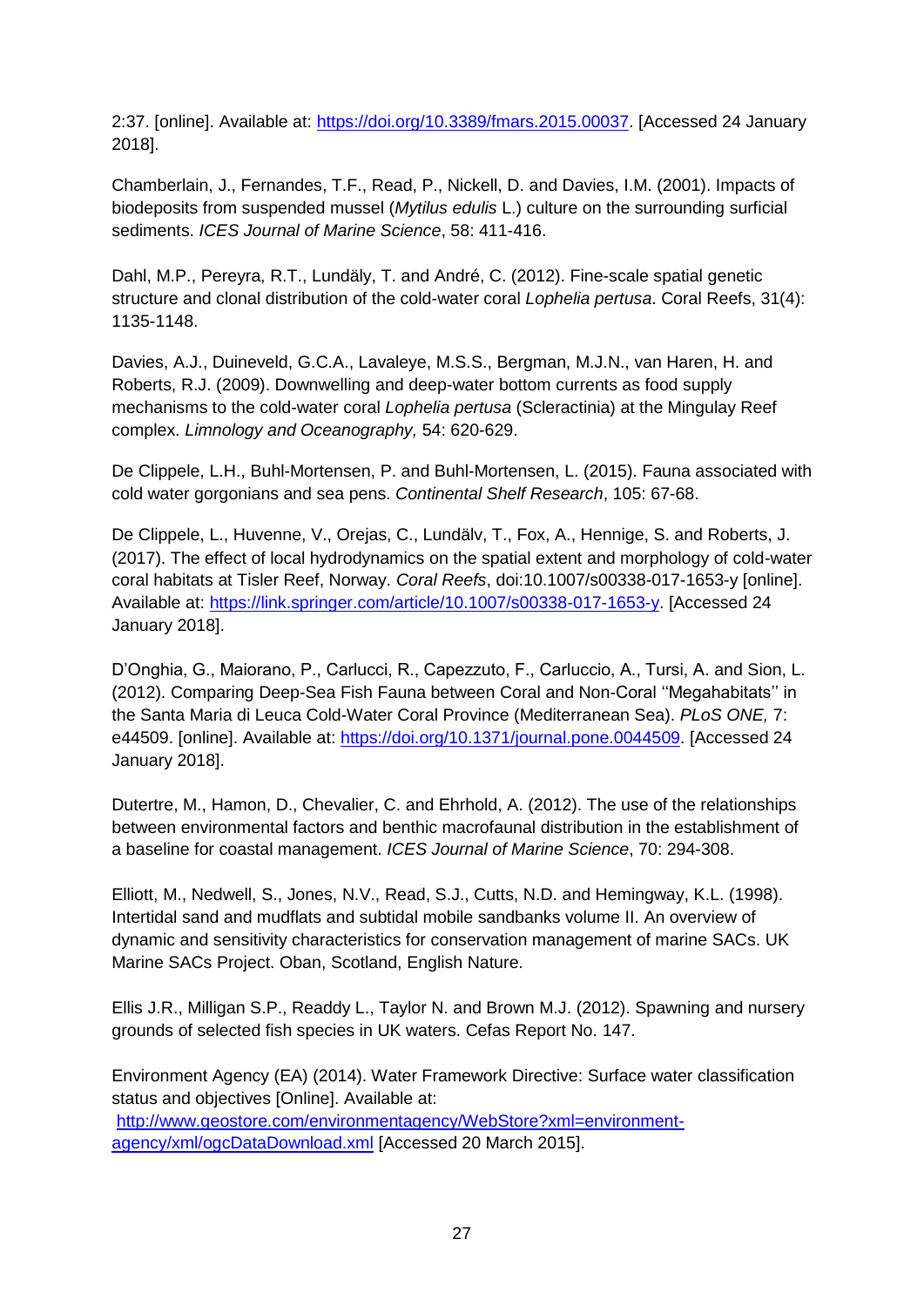European Topic Centre (ETC) (2011). Assessment and reporting under Article 17 of the Habitats Directive. Explanatory notes and guidelines for the period 2007-2012. Available at: [https://circabc.europa.eu/sd/a/2c12cea2-f827-4bdb-bb56-3731c9fd8b40/Art17%20-](https://circabc.europa.eu/sd/a/2c12cea2-f827-4bdb-bb56-3731c9fd8b40/Art17%20-%20Guidelines-final.pdf) [%20Guidelines-final.pdf](https://circabc.europa.eu/sd/a/2c12cea2-f827-4bdb-bb56-3731c9fd8b40/Art17%20-%20Guidelines-final.pdf) [Access 20 September 2017].

European Commission (EC) (2013). DG MARE Interpretation manual of European Union habitats [online]. Available at:

[http://ec.europa.eu/environment/nature/legislation/habitatsdirective/docs/Int\\_Manual\\_EU28.p](http://ec.europa.eu/environment/nature/legislation/habitatsdirective/docs/Int_Manual_EU28.pdf) [df](http://ec.europa.eu/environment/nature/legislation/habitatsdirective/docs/Int_Manual_EU28.pdf) [Access 20 September 2017].

Fox, A.D., Henry, L-A., Corne, D.W. and Roberts, M. (2016). Sensitivity of marine protected area network connectivity to atmospheric variability. *Royal Society Open Science*, doi: 10.1098/rsos.160494. [online]. Available at: [https://www.ncbi.nlm.nih.gov/pubmed/28018633.](https://www.ncbi.nlm.nih.gov/pubmed/28018633) [Accessed 24 January 2018].

Girard, F., Fu, B. and Fisher, C.R. (2016). Mutualistic symbiosis with ophiuroids limited the impact of the Deepwater Horizon oil spill on deep-sea octocorals. *Marine Ecology Progress Series*, 549: 89-98.

Guilloux, E.L.E., Hall-Spencer, J.M., Söffker, M.K. and Olu, K. (2010). Association between the squat lobster *Gastroptychus formosus* and cold-water corals in the North Atlantic. *Journal of the Marine Biological Association of the United Kingdom*, 90: 1363-1369.

Gray, J. and Elliott, M. (2009). Ecology of Marine Sediments: From Science to Management. Second Edition, Oxford Biology.

Hall-Spencer, J.M., Allain, V. and Fossa, J.H. (2002). Trawling damage to Northeast Atlantic ancient coral reefs. *Proceedings of the Royal Society London, B*, 269: 507-511.

Hall-Spencer, J.M., Rogers, A., Davies, J. and Foggo, A. (2007). Historical deep-sea coral distribution on seamount, oceanic island and continental shelf-slope habitats in the NE Atlantic. *Bulletin of Marine Science,* 81: 135-146.

Henry, L‐A. and Hart, M. (2005). Regeneration from injury and resource allocation in sponges and corals–A review. *International Review of Hydrobiology,* 90: 125-158.

Henry, L-A. and Roberts, J.M. (2014). Developing an interim technical definition for Coral Gardens specific for UK waters and its subsequent application to verify suspected records. *JNCC Report No. 507*. Peterborough.

Henry, L-A., Davies, A.J. and Roberts, J.M. (2009). Beta diversity of cold-water coral reef communities off western Scotland. *Coral Reefs,* 29: 427-436.

Henry, L-A., Stehmann, M., De Clippele, L., Findlay, H., Golding, N. and Roberts, J. (2016). Seamount egg-laying grounds of the deep-water skate *Bathyraja richardsoni*. Journal of Fish Biology, doi: 10.1111/ifb.13041. [online]. Available at: [https://www.ncbi.nlm.nih.gov/pubmed/27350418.](https://www.ncbi.nlm.nih.gov/pubmed/27350418) [Accessed 24 January 2018].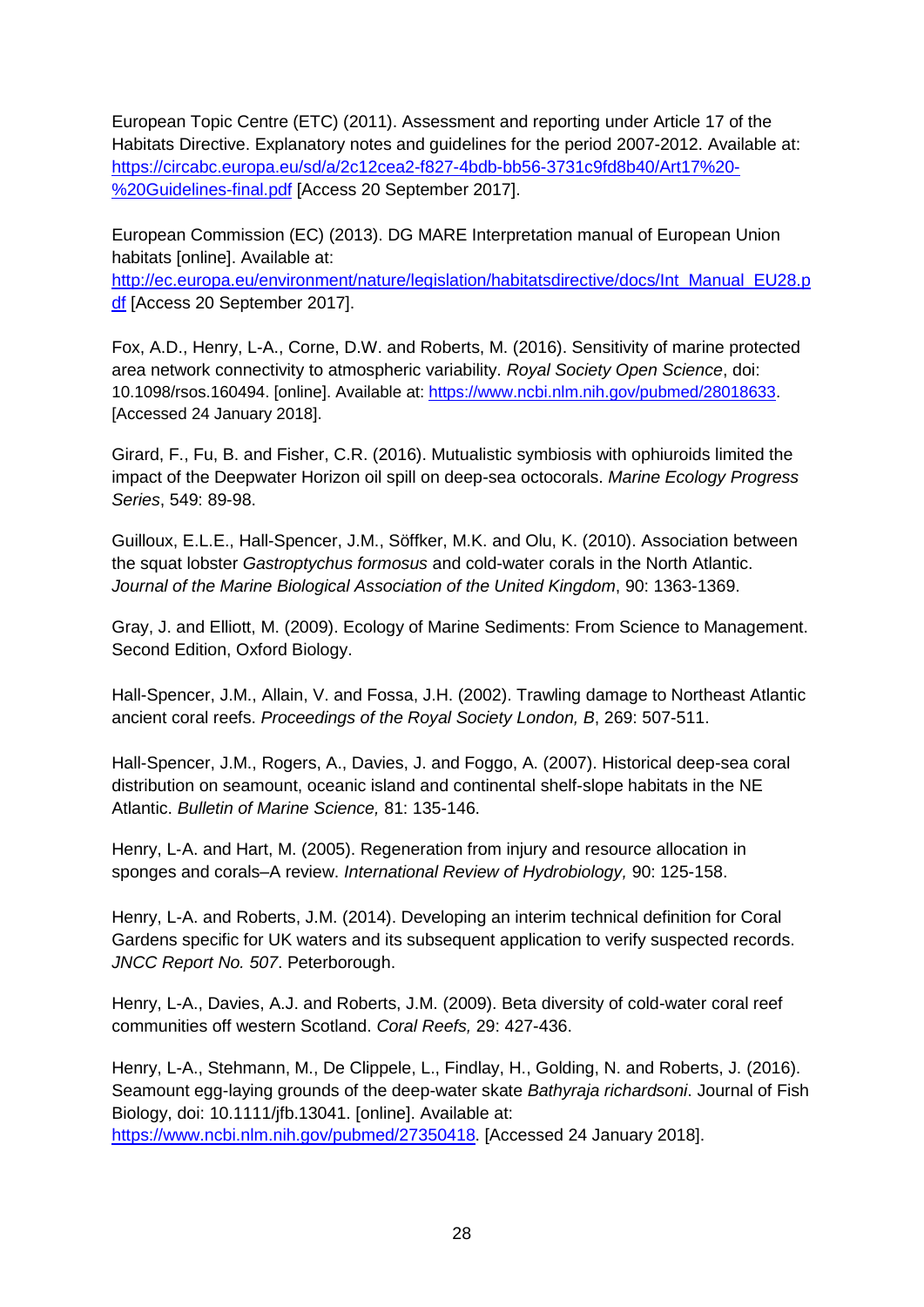Hiscock, K., Southward, A., Tittley, I. and Hawkins, S. (2004). Effects of changing temperature on benthic marine life in Britain and Ireland. *Aquatic Conservation: Marine and Freshwater Ecosystems*, 14: 333-362.

Hiscock, K., Marshall, C., Sewell, J., and Hawkins, S.J. (2006). The structure and functioning of marine ecosystems: an environmental protection and management perspective. *English Nature Research Reports*.

Hosegood, P. and van Haren, H. (2004). Near-bed solibores over the continental slope in the Faeroe-Shetland Channel. *Deep-Sea Research Part II*, 51: 2943-2971.

Howell, K.L., Huvenne, V., Piechaud, N., Robert, K. and Ross, R.E. (2013). Analysis of biological data from the JC060 survey of areas of conservation interest in deep waters off north and west Scotland. JNCC Report No. 528*.* Peterborough.

Hughes, T.P., Bellwood, D.R., Folke, C., Steneck, R.S. and Wilson, J. (2005). New paradigms for supporting the resilience of marine ecosystems. *Trends Ecological Evolution*, 20: 380–386.

Irving, R. (2009). The identification of the main characteristics of stony reef habitats under the Habitats Directive. Summary report of an inter-agency workshop 26-27 March 2008. JNCC Report No. 432. [online]. Available at:<http://jncc.defra.gov.uk/pdf/web432.pdf> [Accessed November 2017].

Jackson, E.L., Davies, A.J., Howell, K.L., Kershaw, P.J. and Hall-Spencer, J.M. (2014). Future-proofing marine protected area networks for cold water coral reefs. *ICES Journal of Marine Science,* 71(9): 2621-2629.

Järnegren, J and Kutti, T. (2016). *Lophelia pertusa* in Norwegian waters. What have we learned since 2008? *NINA Report 1028*. Norwegian Institute for Nature Research.

Jones, K., Devillers, R. and Edinger, E. (2009). Relationships between Cold-water Corals off Newfoundland and Labrador and their Environment. Available at: [https://www.researchgate.net/publication/242178763\\_Relationships\\_between\\_Cold](https://www.researchgate.net/publication/242178763_Relationships_between_Cold-water_Corals_off_Newfoundland_and_Labrador_and_their_Environment)[water\\_Corals\\_off\\_Newfoundland\\_and\\_Labrador\\_and\\_their\\_Environment](https://www.researchgate.net/publication/242178763_Relationships_between_Cold-water_Corals_off_Newfoundland_and_Labrador_and_their_Environment) [Accessed 16th December 2017].

Joint Nature Conservation Committee (JNCC) (2004a). Common standards monitoring guidance for littoral rock and inshore sublittoral rock habitats [online]. Available at: [http://jncc.defra.gov.uk/PDF/CSM\\_marine\\_rock.pdf](http://jncc.defra.gov.uk/PDF/CSM_marine_rock.pdf) [Accessed November 2017].

Joint Nature Conservation Committee (JNCC) (2004b). Marine advice non-native species [online]. Available at: <http://jncc.defra.gov.uk/default.aspx?page=1532> [Accessed 20 August 2017].

Lacharité, M. and Metaxas, A. (2017). Hard substrate in the deep ocean: How sediment features influence epibenthic megafauna on the eastern Canadian margin. *Deep Sea Research Part 1*, 126: 50-61.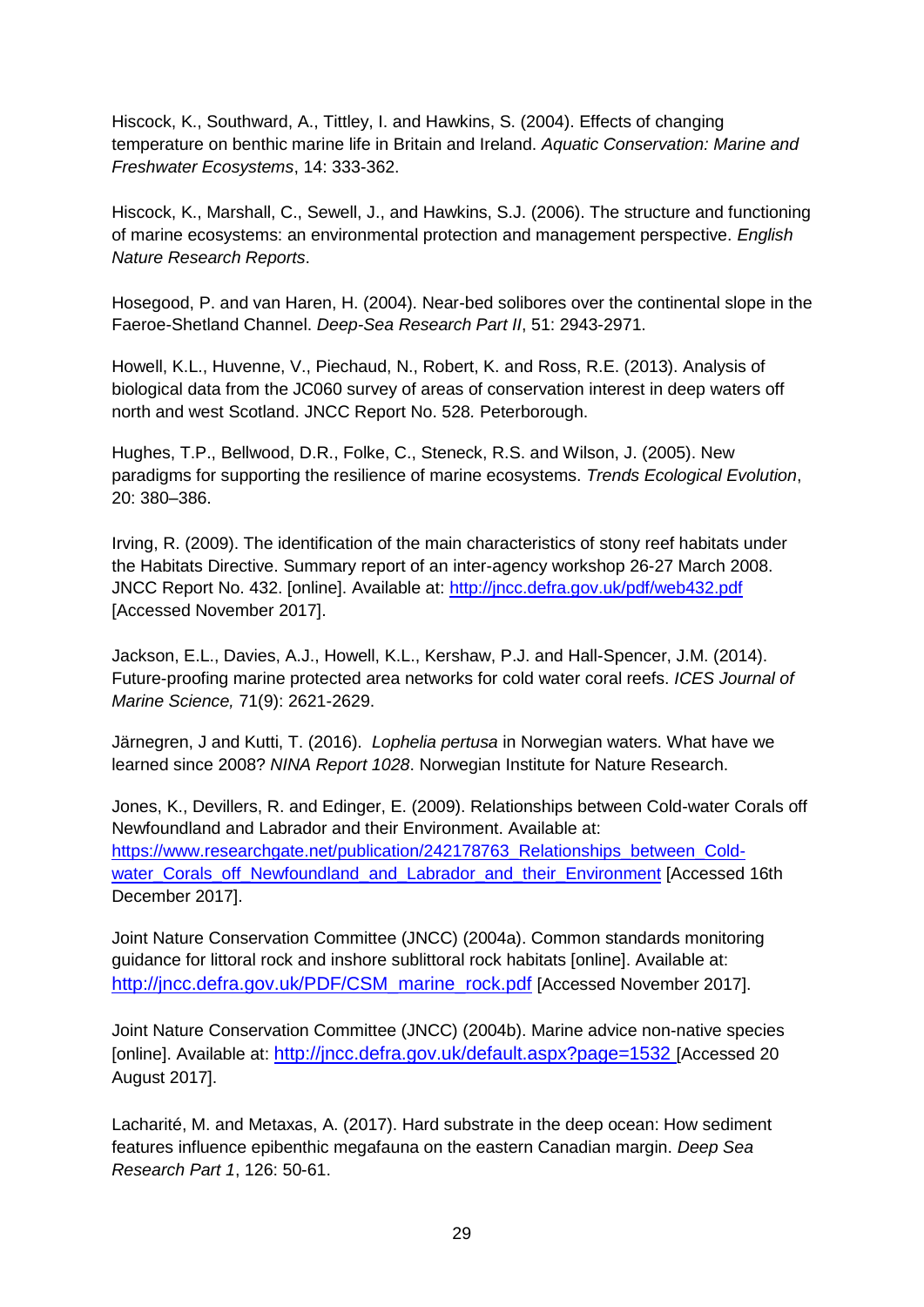Lancaster, J., McCullum, S., Lowe, A.C., Taylor, E., Chapman, A. and Pomfret, J. (2014). Development of Detailed Ecological Guidance to support the application of the Scottish MPA Selection Guidelines in Scotland's seas. *Scottish Natural Heritage Commissioned Report No. 491.* 

Leifmann, S. (2016). *Eco-physiological responses of cold-water corals to anthropogenic sedimentation and particle shape*. MSc thesis, NTNU. Trondheim, Norway.

Little, C. (2000). The biology of soft shores and estuaries, Oxford University Press.

Loke, L.H.L., Ladle, R.J., Bouma, T.J. and Todd, P.A. (2015). Creating complex habitats for restoration and reconciliation. *Ecological Engineering*, 77: 307-313.

Loke, L.H.L. and Todd, P.A. (2016). Structural complexity and component type increase intertidal biodiversity independently of area. *Ecology*, 97: 383-393.

Mazik, K., Strong, J., Little, S., Bhatia, N., Mander, L., Barnard, S. and Elliott, M. (2015). A review of the recovery potential and influencing factors of relevance to the management of habitats and species within Marine Protected Areas around Scotland. Scottish Natural Heritage Report No. 771 [online]. Available at:

[http://www.snh.org.uk/pdfs/publications/commissioned\\_reports/771.pdf](http://www.snh.org.uk/pdfs/publications/commissioned_reports/771.pdf) [Accessed 20 September 2017].

Mienis, F., de Stigter, H.C., White, M., Duineveld, G., de Haas, H. and van Weeringa, T.C.E. (2007). Hydrodynamic controls on cold-water coral growth and carbonate-mound development at the SW and SE Rockall Trough Margin, NE Atlantic Ocean. *Deep-Sea Research I,* 54: 1655-1674.

Morigi, C., Sabbatini, A., Vitale, G., Pancotti, I., Gooday, A.J., Duineveld, G.C.A., DeStigter, H.C., Danovaro, R. and Negri, A. (2012). Foraminiferal biodiversity associated with coldwater coral carbonate mounds and open slope of SE Rockall Bank (Irish continental margin—NE Atlantic). *Deep-Sea Research I,* 59: 54-71.

Mortensen, P.B. and Fosså, J.H. (2006). Species diversity and spatial distribution of invertebrates on Lophelia reefs in Norway. *Proceedings of the 10th International Coral Reef Symposium*. Okinawa, Japan, p 1849-68.

Mortensen, P.B., Buhl-Mortensen, L., Gordon D.C. Jr., Fader, G.B.J., McKeown, D.L. and Fenton, D.G. (2005). Effects of fisheries on deep-water gorgonian corals in the Northeast Channel, Nova Scotia (Canada). *American Fisheries Society Symposium*, 41: 369–382.

Mueller, C.E., Lundälv, T. Middelburg, J.J. and van Oevelen, D. (2013) The Symbiosis between *Lophelia pertusa* and *Eunice norvegica* Stimulates Coral Calcification and Worm Assimilation. PLoS ONE, 8(3): e58660.

Norling, K., Rosenburg, R., Hulth, S., Gremare, A. and Bonsdorff, E. (2007). Importance of functional biodiversity and specific-specific traits of benthic fauna for ecosystem functions in marine sediment. *Marine Ecology Progress Series*, 332: 11-23.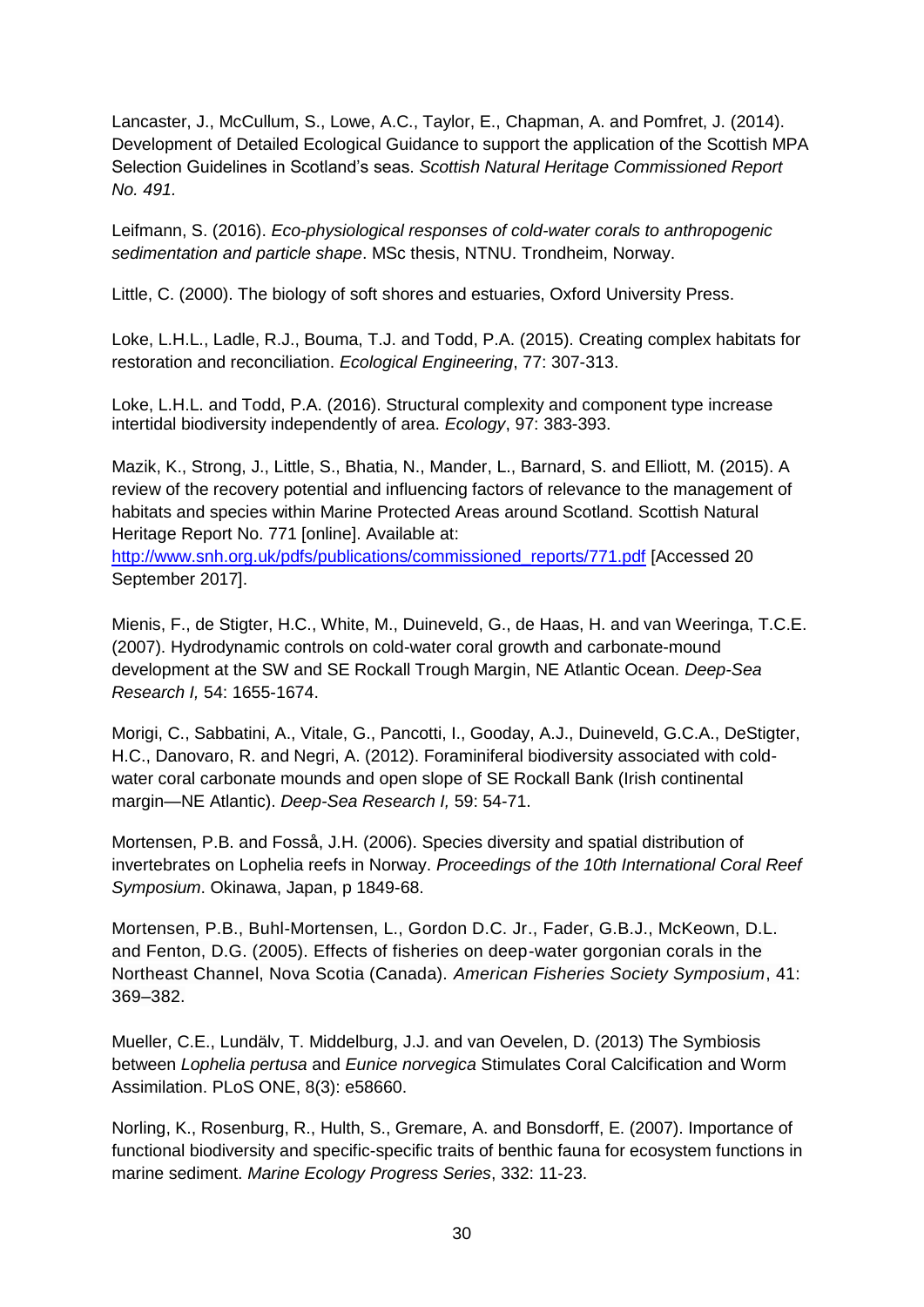OSPAR Commission (2009a). Background document for *Lophelia pertusa* reefs. OSPAR Commission.<https://www.ospar.org/documents?d=7182> [Accessed 15 December 2017].

OSPAR Commission (2009b). Agreement on Coordinated Environmental Monitoring Programme (CEMP) assessment criteria for the QSR 2010. *Monitoring and Assessment Series*. OSPAR Agreement 2009-2002.

OSPAR. Commission. (2010a). Background document for Coral Gardens. OSPAR Commission<https://www.ospar.org/documents?d=7217> [Accessed 15 December 2017].

OSPAR Commission. (2010b). Background Document for Seamounts, OSPAR Commission. <https://www.ospar.org/documents?d=7222> [Access 16 December 2017].

OSPAR Commission (2010c). Quality Status Report 2010. London.

OSPAR Commission (2012). Coordinated Environmental Monitoring Programme (CEMP) 2011 assessment report.

Pham, C.K., Vandeperre, F., Menezes, G., Porteiro, F., Isidro, F. and Morato, T. (2015). The importance of deep-sea vulnerable marine ecosystems for demersal fish in the Azores. *Deep-Sea Research I*, 96:80–8 8.

Purser, A., Larsson, A.I., Thomsen, L. and Oevelen, D. (2010). The influence of flow velocity and food concentration on *Lophelia pertusa* (Scleractinia) zooplankton capture rates. *Journal of Experimental Marine Biology and Ecology*. 395: 55-62.

Purser, A., Ontrup, J., Schoening, T., Thomsen, L., Tong, R., Unnithan, V. and Nattkemper, T.W. (2013). Microhabitat and shrimp abundance within a Norwegian cold-water coral ecosystem. *Biogeosciences*, 10: 5579-5791.

Quattrini, A.M., Ross, S.W., Carlson, M.C.T. and Nizinski, M.S. (2012). Megafaunal-habitat associations at a deep-sea coral mound off North Carolina, USA. *Marine Biology*, 159: 1079- 1094.

Raes, M. and Vanreusel, A. (2006). Microhabitat type determines the composition of nematode communities associated with sediment-clogged cold-water coral framework in the Porcupine Seabight (NE Atlantic). *Deep-Sea Research I,* 53: 1880-1894.

Rix, L., [de Goeij,](https://www.nature.com/articles/srep18715#auth-2) J.M., [Mueller,](https://www.nature.com/articles/srep18715#auth-3) C.E., [Struck,](https://www.nature.com/articles/srep18715#auth-4) U., [Middelburg,](https://www.nature.com/articles/srep18715#auth-5) J.J., [van Duyl](https://www.nature.com/articles/srep18715#auth-6) F.C., [Al-](https://www.nature.com/articles/srep18715#auth-7)[Horani,](https://www.nature.com/articles/srep18715#auth-7) F.A., [Wild,](https://www.nature.com/articles/srep18715#auth-8) C., [Naumann,](https://www.nature.com/articles/srep18715#auth-9) M.S. and [van Oevelen,](https://www.nature.com/articles/srep18715#auth-10) D. (2016). Coral mucus fuels the sponge loop in warm- and cold-water coral reef ecosystems. *Scientific Reports,* 6: doi: 10.1038/srep18715. [online]. Available at: [https://www.nature.com/articles/srep18715.](https://www.nature.com/articles/srep18715) [Accessed 24 January 2018].

Roberts, J.M., Henry, L-A., Long, D. and Hartley, J.P. (2008). Cold-water coral reef frameworks, megafaunal communities and evidence for coral carbonate mounds on the Hatton Bank, north east Atlantic. *Facies,* 54: 297-316.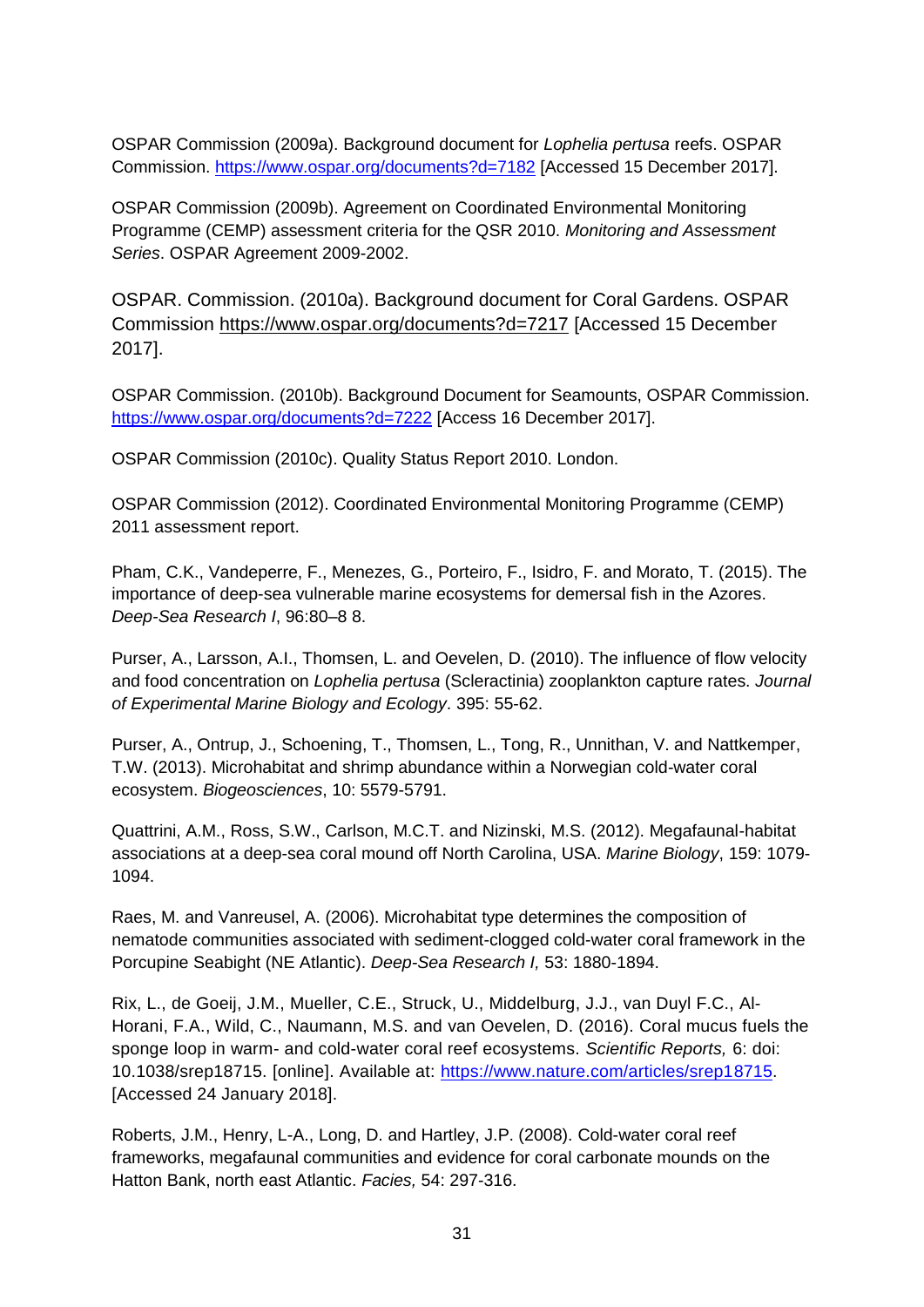Roberts, J.M., Davies, A.J., Henry, L-A., Dodds, L.A., Duineveld, G.C.A., Lavaleye, M.S.S., Maier, C., van Soest, R.W.M., Bergman, M.J.N., Hühnerbach, V., Huvenne, V.A.I., Sinclair, D.J., Watmough, T., Long, D., Green, S.L. and van Haren, H. (2009). Mingulay reef complex: An interdisciplinary study of cold-water coral habitat, hydrography and biodiversity*, Marine Ecology Progress Series,* 397: 139-151.

Ruiz-Torres, V., Encinar, J.H., Lopez, M-H., Pérez-Sánchez, A., Galiano, V., Barrajón-Catalán, E. and Micol, V. (2017). An Updated Review on Marine Anticancer Compounds: The Use of Virtual Screening for the Discovery of Small-Molecule Cancer Drugs. *Molecules*. 22. 1037. 10.3390/molecules22071037.

Sabatier, P., Reyss, J-L., Hall-Spencer, J. M., Colin, C., Frank, N., Tisnérat-Laborde, N., Bordier, L., and Douville, E. (2012). <sup>210</sup>Pb-<sup>226</sup>Ra chronology reveals rapid growth rate of *Madrepora oculata* and *Lophelia pertusa* on world's largest cold-water coral reef, *Biogeosciences*, 9: 1253-1265.

Sawadogo, W.R., Boly, R., Cerella, C., Teiten, M.H., Dicato, M. and Diederich, M. (2015). A survey of marine natural compounds and their derivatives with anti-cancer activity reported in 2012. *Molecules,* 20: 7097-7142.

Sebens, K.P. (1991). Habitat structure and community dynamics in marine benthic systems. In: Bell S.S., McCoy E.D., Mushinsky H.R. (eds) Habitat Structure. Population and Community Biology Series, vol 8. Springer, Dordrecht.

Sherwood, O. and Edinger, E. (2009). Ages and growth rates of some deep-sea gorgonian and antipatharian corals of Newfoundland and Labrador. *Canadian Journal of Fisheries and Aquatic Sciences,* 66: 142-152.

Söffker, M., Sloman, K.A. and Hall-Spencer, J.M. (2011). In situ observations of fish associated with coral reefs off Ireland *Deep-Sea Research I,* 58: 818–825.

Stone, R.P., Masuda, M.M. and Karinen, J.F. (2015). Assessing the ecological importance of red tree coral thickets in the eastern Gulf of Alaska. *ICES Journal of Marine Science*, 72: 900–915.

Sun, Z., Hamel, J.F. and Mercier, A. (2010). Planulation periodicity, settlement preferences and growth of two deep-sea octocorals from the northwest Atlantic. *Marine Ecology Progress Series,* 410: 71-87.

Tillin, H.M. and Tyler-Walters, H. (2014). Assessing the sensitivity of subtidal sedimentary habitats to pressures associated with marine activities: Phase 2 Report – Literature review and sensitivity assessments for ecological groups for circalittoral and offshore Level 5 biotopes. JNCC Report No. 512B Peterborough [online] Available at: [http://jncc.defra.gov.uk/PDF/Report%20512-A\\_phase1\\_web.pdf](http://jncc.defra.gov.uk/PDF/Report%20512-A_phase1_web.pdf) [Accessed 10 October 2017]

Tong, R., Purser, A., Unnithan, V. and Guinan J. (2012). Multivariate Statistical Analysis of Distribution of Deep-Water Gorgonian Corals in Relation to Seabed Topography on the